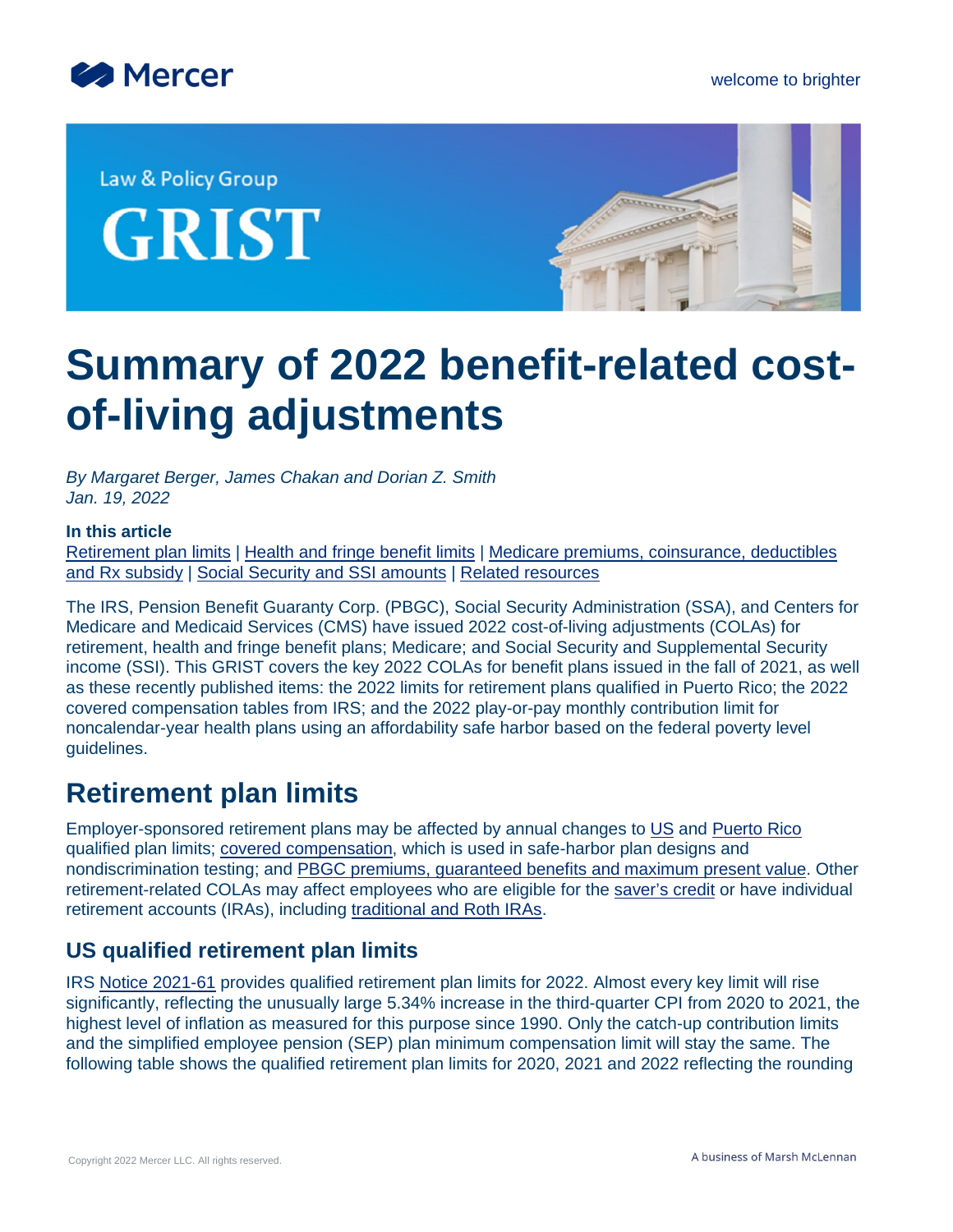rules in the Internal Revenue Code (IRC), along with unrounded 2022 values — calculated by Mercer to facilitate projections.

| <b>IRC retirement plan limit</b>                                                                             | 2022 (not<br>rounded) | 2022      | 2021      | 2020      |
|--------------------------------------------------------------------------------------------------------------|-----------------------|-----------|-----------|-----------|
| Treas. Reg. $\S$ 1.401(a)(9)-6 limit on premiums<br>paid for a qualified longevity annuity contract          | \$146,250             | \$145,000 | \$135,000 | \$135,000 |
|                                                                                                              |                       |           |           |           |
| 401(k), 403(b) and eligible 457 plan elective<br>deferrals (and designated Roth contributions)               | 20,849                | 20,500    | 19,500    | 19,500    |
| 414(v)(2)(B)(i) catch-up contributions to plans<br>other than SIMPLE plans                                   | 6,950                 | 6,500     | 6,500     | 6,500     |
| 408(p)(2)(E) SIMPLE plan elective deferrals                                                                  | 14,432                | 14,000    | 13,500    | 13,500    |
| 414(v)(2)(B)(ii) SIMPLE plan catch-up<br>contributions                                                       | 3,475                 | 3,000     | 3,000     | 3,000     |
| 408(k)(2)(C) SEP plan minimum compensation                                                                   | 693                   | 650       | 650       | 600       |
| 415(b) DB plan maximum annuity                                                                               | 246,272               | 245,000   | 230,000   | 230,000   |
| 415(c) DC plan maximum annual addition                                                                       | 61,568                | 61,000    | 58,000    | 57,000    |
| 401(a)(17) and 408(k)(3)(C) compensation                                                                     | 307,840               | 305,000   | 290,000   | 285,000   |
| 401(a)(17) compensation for eligible<br>participants in certain governmental plans in<br>effect July 1, 1993 | 454,780               | 450,000   | 430,000   | 425,000   |
| 414(q)(1)(B) highly compensated employee<br>$(HCE)$ and $414(q)(1)(C)$ top-paid group                        | 139,104               | 135,000   | 130,000   | 130,000   |
| 416(i)(1)(A)(i) officer compensation for top-<br>heavy plan key employee definition                          | 200,096               | 200,000   | 185,000   | 185,000   |
| Treas. Reg. $\S$ 1.61-21(f)(5) control employee<br>for fringe benefit valuations                             |                       |           |           |           |
| Officer compensation                                                                                         | 123,890               | 120,000   | 115,000   | 115,000   |
| <b>Employee compensation</b>                                                                                 | 247,780               | 245,000   | 235,000   | 230,000   |
| 409(o)(1)(C) tax-credit ESOP limits for<br>lengthening the distribution period                               |                       |           |           |           |
| Five-year maximum balance                                                                                    | 1,231,360             | 1,230,000 | 1,165,000 | 1,150,000 |
| One-year extension                                                                                           | 246,272               | 245,000   | 230,000   | 230,000   |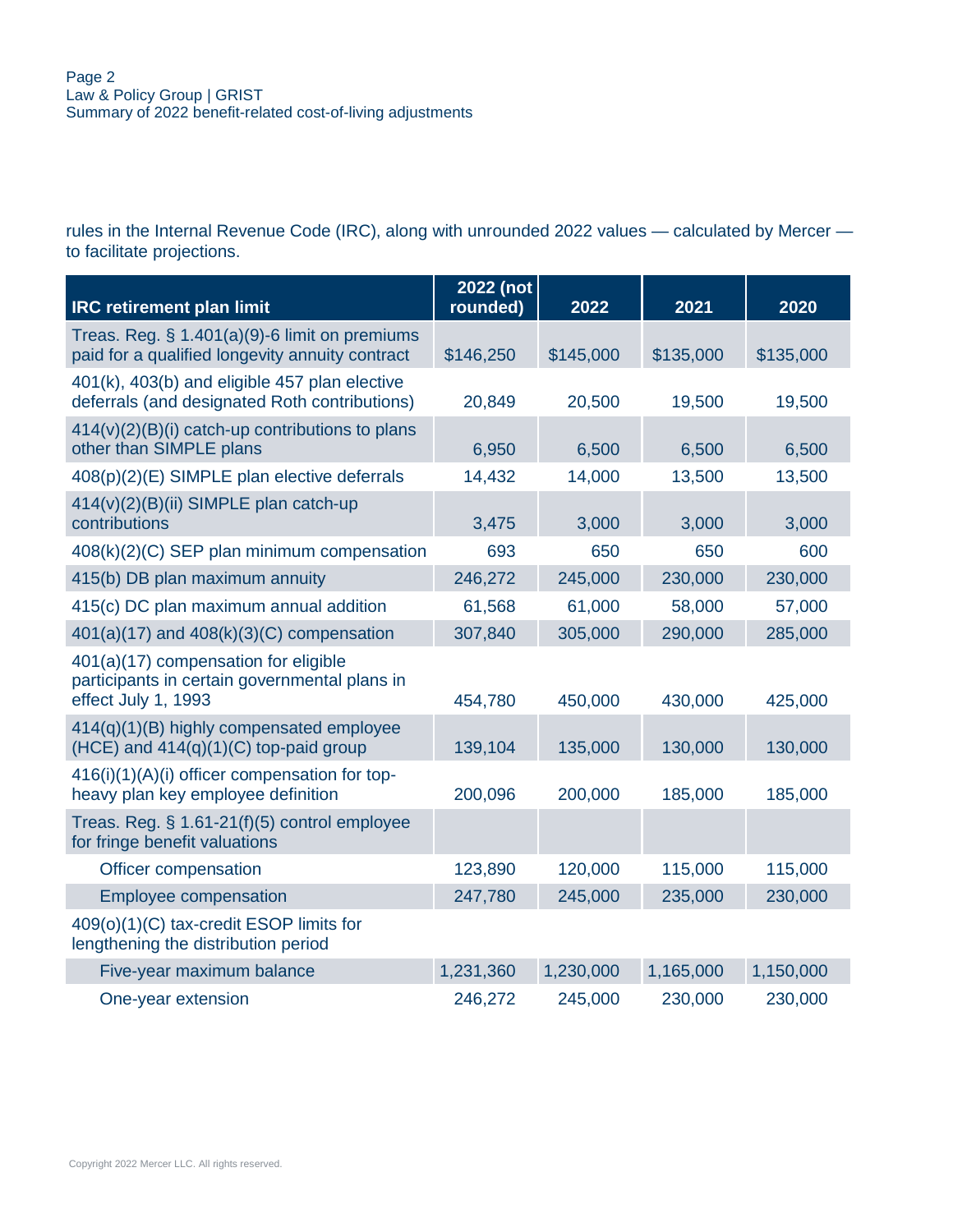| <b>IRC retirement plan limit</b>                                             | 2022 (not<br>rounded) | 2022      | 2021      | 2020      |
|------------------------------------------------------------------------------|-----------------------|-----------|-----------|-----------|
| 432(e)(9)(H)(v) systemically important<br>multiemployer plan (billions)      | \$1.220 B             | \$1.220 B | \$1.176 B | \$1.135 B |
| 664(g)(7) qualified gratuitous transfer of<br>employer securities to an ESOP | 56,316                | 55,000    | 50,000    | 50,000    |

## <span id="page-2-0"></span>**Puerto Rico qualified retirement plan limits**

On Jan. 14, 2022, the Puerto Rico (PR) Treasury [announced](http://www.hacienda.gobierno.pr/publicaciones/carta-circular-de-rentas-internas-num-22-01-cc-ri-22-01) 2022 limits for PR-only plans and dualqualified plans. The PR tax code aligns its annual limits for compensation, contributions and benefits with the US qualified plan limits, but pretax elective deferral limits for PR-only plans and catch-up contribution limits for both PR-only and dual-qualified plans are lower than the parallel US limits and aren't indexed for inflation after 2013 (2012 for catch-up contributions). Puerto Rican participants' elective deferrals (excluding catch-ups) to dual-qualified plans, when added to deductible IRA contributions, may not exceed the sum of the elective deferral limit for PR-only plans plus the contribution limit for PR IRAs. The table below shows the annual limits for PR-only and dual-qualified plans, but doesn't address Puerto Rican employees of the US government.

| PR Code retirement plan limit                                                                                                                                 | 2022                | 2021                | 2020                |
|---------------------------------------------------------------------------------------------------------------------------------------------------------------|---------------------|---------------------|---------------------|
| 1081.01(d)(7)(A)(i) elective deferral - PR-only plans                                                                                                         | $$15,000*$          | $$15,000*$          | $$15,000*$          |
| 1081.01(d)(7)(A)(ii) elective deferral - dual-qualified plans                                                                                                 | $20,500^+$          | 19,500 <sup>t</sup> | $19,500^+$          |
| 1081.01(d)(7)(A)(iii) combined limit on elective deferrals (other<br>than catch-up contributions) to dual-qualified plans and<br>deductible IRA contributions | 20,000*             | 20,000*             | 20,000*             |
| 1081.01(d)(7)(C)(i) catch-up contributions to both PR-only and<br>dual-qualified plans                                                                        | $1,500*$            | $1,500*$            | $1,500*$            |
| 1081.01(a)(12) annual compensation limit                                                                                                                      | 305,000             | 290,000             | 285,000             |
| $1081.01(a)(11)(A)(i)$ DB maximum annuity                                                                                                                     | 245,000             | 230,000             | 230,000             |
| 1081.01(a)(11)(B)(i) DC maximum annual addition                                                                                                               | 61,000 <sup>§</sup> | 58,000 <sup>§</sup> | 57,000 <sup>§</sup> |
| 1081.01(d)(3)(E)(iii)(IV) HCE threshold                                                                                                                       | 135,000             | 130,000             | 130,000             |
| * Limit is set by statute and is not indexed for inflation.                                                                                                   |                     |                     |                     |

† Participants age 75 or older may be subject to a \$15,000 limit because their IRA limit is zero.

 $$$  The 1081.01(a)(15) cumulative cap on after-tax contributions is 10% of aggregate pay while participating.

#### <span id="page-2-1"></span>**Covered compensation**

Qualified DB pension plans use covered compensation to determine "permitted disparity" under Section 401(l) design-based safe-harbor rules and "imputed disparity" under Section 401(a)(4) general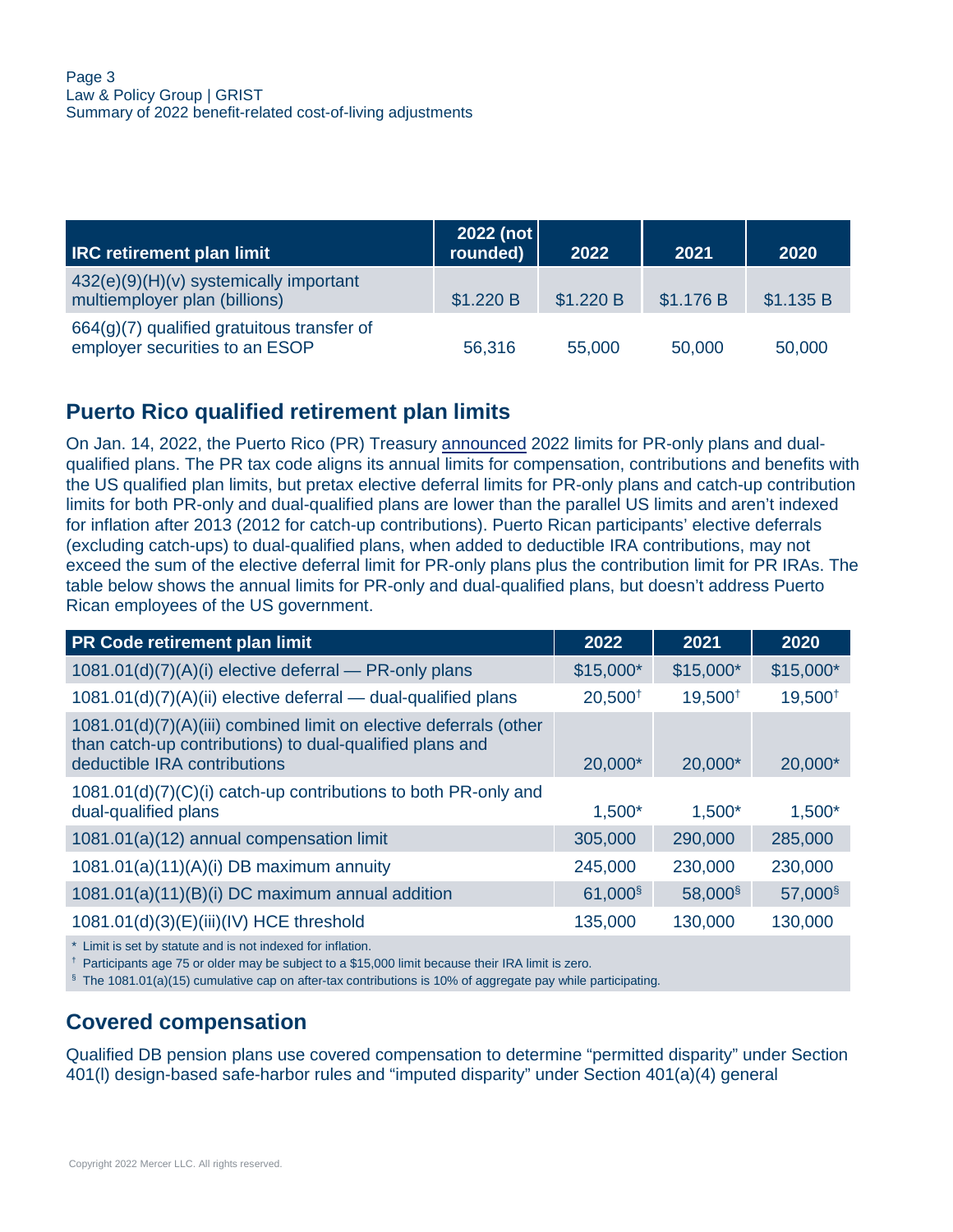nondiscrimination testing rules. Covered compensation is the average Old Age, Survivors and Disability Insurance (OASDI) contribution and benefit base for the 35 years ending with the year the employee reaches Social Security retirement age. IRS rounds Social Security retirement ages up to the next higher integer for covered compensation purposes, even though the actual Social Security full retirement age increases in two-month increments. Qualified plans have the option to determine permitted or imputed disparity using either actual or rounded covered compensation.

IRS [published](https://www.irs.gov/pub/irs-drop/rr-22-02.pdf) 2022 covered compensation tables on Jan. 5, 2022, reflecting the increase in the taxable wage base to \$147,000 for 2022 from \$142,800 for 2021. The published tables confirm Mercer's projections. The next table shows covered compensation amounts for individuals who have already reached Social Security full retirement age. (At that age, covered compensation becomes fixed and is no longer affected by annual changes in the OASDI contribution and benefit base.)

| Year | <b>Social Security full retirement</b> |      | <b>Covered compensation</b> |                |  |  |
|------|----------------------------------------|------|-----------------------------|----------------|--|--|
| born | Age                                    | Year | <b>Not rounded</b>          | <b>Rounded</b> |  |  |
| 1920 | 65                                     | 1985 | \$12,276                    | \$12,000       |  |  |
| 1921 | 65                                     | 1986 | 13,368                      | 12,000         |  |  |
| 1922 | 65                                     | 1987 | 14,520                      | 15,000         |  |  |
| 1923 | 65                                     | 1988 | 15,708                      | 15,000         |  |  |
| 1924 | 65                                     | 1989 | 16,968                      | 18,000         |  |  |
| 1925 | 65                                     | 1990 | 18,312                      | 18,000         |  |  |
| 1926 | 65                                     | 1991 | 19,728                      | 21,000         |  |  |
| 1927 | 65                                     | 1992 | 21,192                      | 21,000         |  |  |
| 1928 | 65                                     | 1993 | 22,716                      | 24,000         |  |  |
| 1929 | 65                                     | 1994 | 24,312                      | 24,000         |  |  |
| 1930 | 65                                     | 1995 | 25,920                      | 27,000         |  |  |
| 1931 | 65                                     | 1996 | 27,576                      | 27,000         |  |  |
| 1932 | 65                                     | 1997 | 29,304                      | 30,000         |  |  |
| 1933 | 65                                     | 1998 | 31,128                      | 30,000         |  |  |
| 1934 | 65                                     | 1999 | 33,060                      | 33,000         |  |  |
| 1935 | 65                                     | 2000 | 35,100                      | 36,000         |  |  |
| 1936 | 65                                     | 2001 | 37,212                      | 36,000         |  |  |
| 1937 | 65                                     | 2002 | 39,444                      | 39,000         |  |  |
| 1938 | 65 & 2 months                          | 2004 | 43,992                      | 45,000         |  |  |
| 1939 | 65 & 4 months                          | 2005 | 46,344                      | 45,000         |  |  |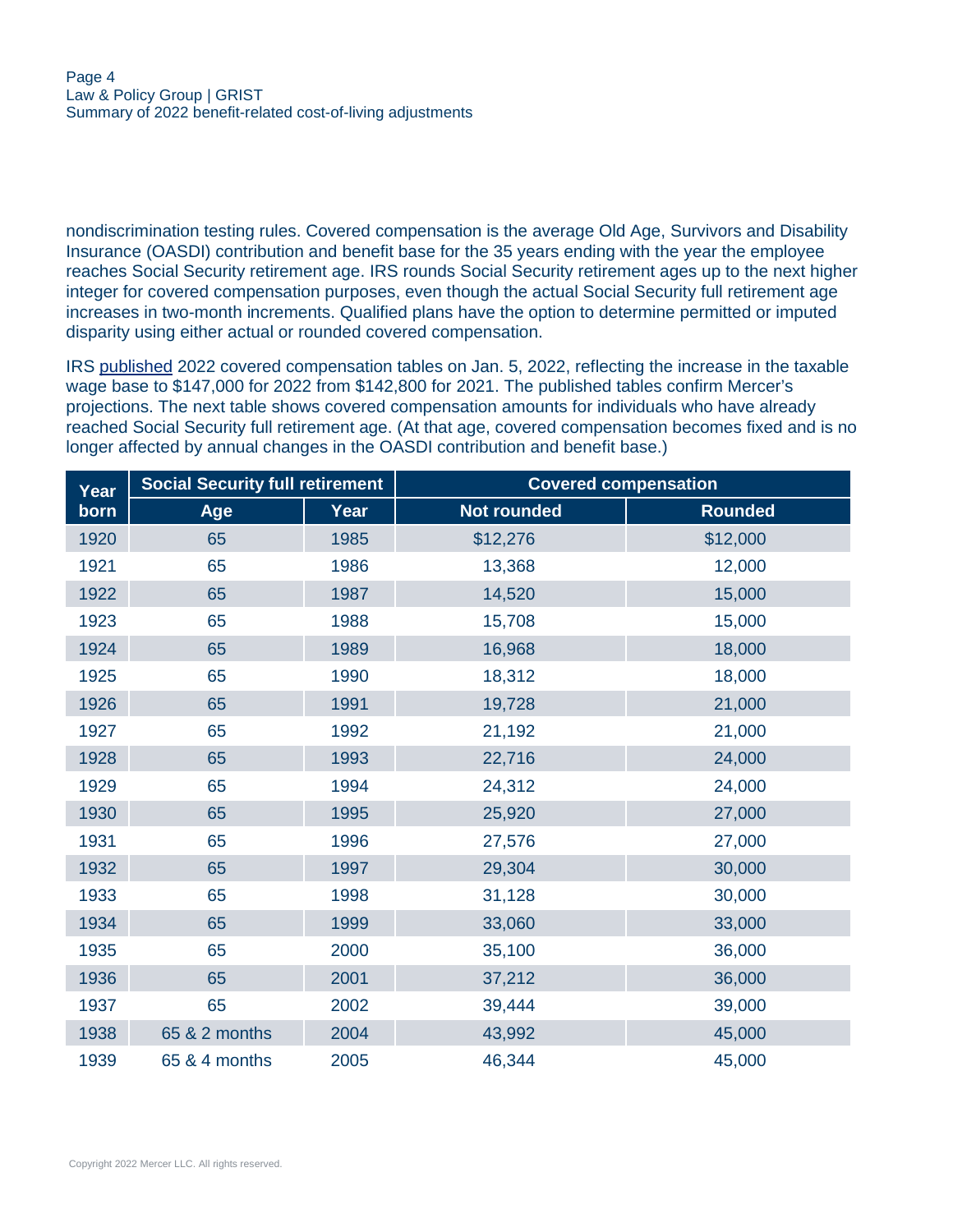| Year | <b>Social Security full retirement</b> |      | <b>Covered compensation</b> |                |  |
|------|----------------------------------------|------|-----------------------------|----------------|--|
| born | Age                                    | Year | <b>Not rounded</b>          | <b>Rounded</b> |  |
| 1940 | 65 & 6 months                          | 2006 | \$48,816                    | \$48,000       |  |
| 1941 | 65 & 8 months                          | 2007 | 51,348                      | 51,000         |  |
| 1942 | 65 & 10 months                         | 2008 | 53,952                      | 54,000         |  |
| 1943 | 66                                     | 2009 | 56,628                      | 57,000         |  |
| 1944 | 66                                     | 2010 | 59,268                      | 60,000         |  |
| 1945 | 66                                     | 2011 | 61,884                      | 63,000         |  |
| 1946 | 66                                     | 2012 | 64,560                      | 66,000         |  |
| 1947 | 66                                     | 2013 | 67,308                      | 66,000         |  |
| 1948 | 66                                     | 2014 | 69,996                      | 69,000         |  |
| 1949 | 66                                     | 2015 | 72,636                      | 72,000         |  |
| 1950 | 66                                     | 2016 | 75,180                      | 75,000         |  |
| 1951 | 66                                     | 2017 | 77,880                      | 78,000         |  |
| 1952 | 66                                     | 2018 | 80,532                      | 81,000         |  |
| 1953 | 66                                     | 2019 | 83,244                      | 84,000         |  |
| 1954 | 66                                     | 2020 | 86,052                      | 87,000         |  |

This table shows the 2022 amounts for individuals below Social Security full retirement age, along with 2021 amounts.

|      | <b>Social Security full retirement</b> |      | <b>Covered compensation</b> |                    |          |                |  |  |
|------|----------------------------------------|------|-----------------------------|--------------------|----------|----------------|--|--|
| Year |                                        |      |                             | <b>Not rounded</b> |          | <b>Rounded</b> |  |  |
| born | Age                                    | Year | 2022                        | 2021               | 2022     | 2021           |  |  |
| 1955 | 66 & 2 months                          | 2022 | \$91,884                    | \$91,764           | \$93,000 | \$93,000       |  |  |
| 1956 | 66 & 4 months                          | 2023 | 94,800                      | 94,560             | 96,000   | 96,000         |  |  |
| 1957 | 66 & 6 months                          | 2024 | 97,620                      | 97,260             | 99,000   | 96,000         |  |  |
| 1958 | 66 & 8 months                          | 2025 | 100,356                     | 99,876             | 99,000   | 99,000         |  |  |
| 1959 | 66 & 10 months                         | 2026 | 103,032                     | 102,432            | 102,000  | 102,000        |  |  |
| 1960 | 67                                     | 2027 | 105,648                     | 104,928            | 105,000  | 105,000        |  |  |
| 1961 | 67                                     | 2028 | 108,204                     | 107,364            | 108,000  | 108,000        |  |  |
| 1962 | 67                                     | 2029 | 110,664                     | 109,704            | 111,000  | 111,000        |  |  |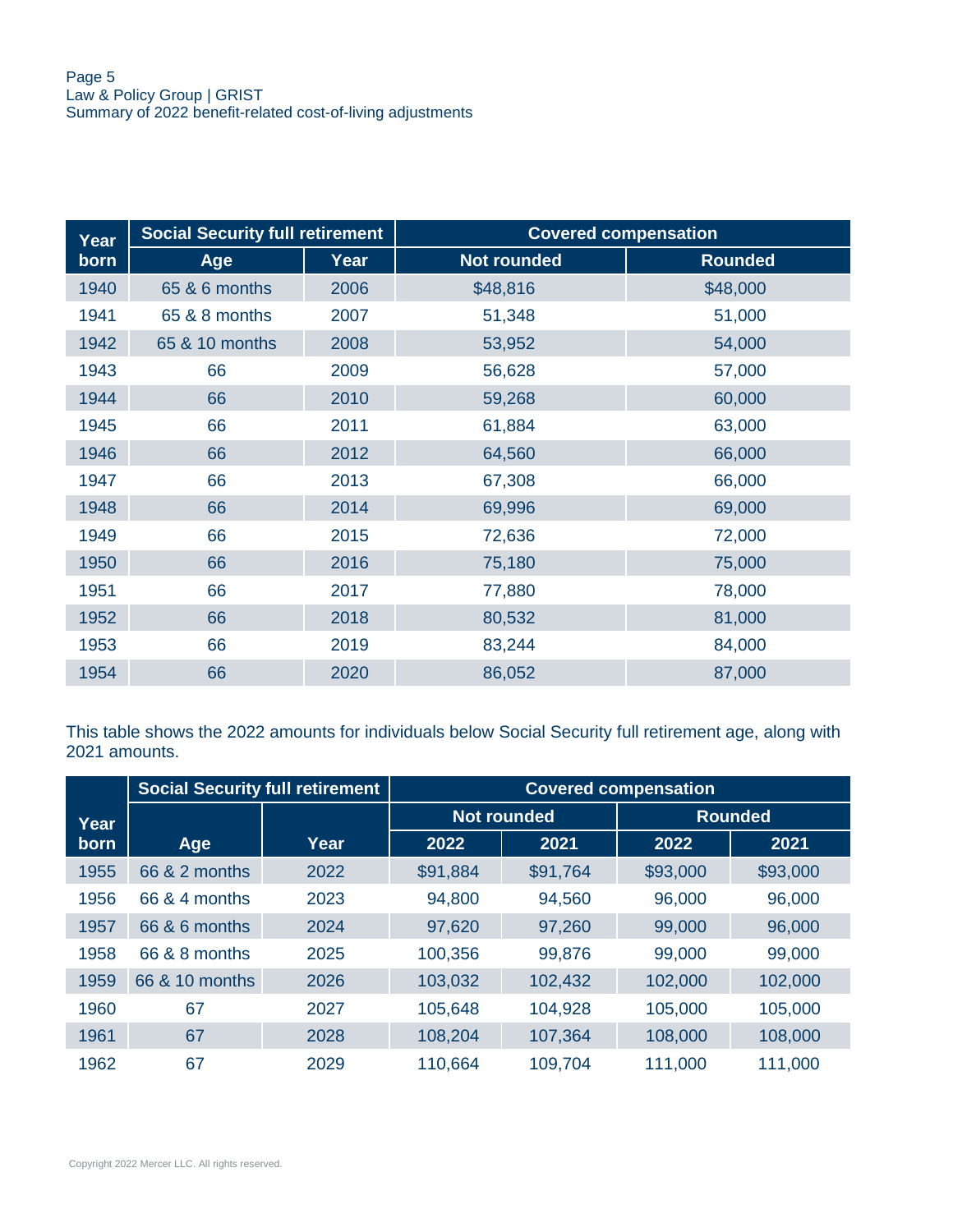|       | <b>Social Security full retirement</b> |       | <b>Covered compensation</b> |                    |           |                |  |
|-------|----------------------------------------|-------|-----------------------------|--------------------|-----------|----------------|--|
| Year  |                                        |       |                             | <b>Not rounded</b> |           | <b>Rounded</b> |  |
| born  | Age                                    | Year  | 2022                        | 2021               | 2022      | 2021           |  |
| 1963  | 67                                     | 2030  | \$113,124                   | \$112,044          | \$114,000 | \$111,000      |  |
| 1964  | 67                                     | 2031  | 115,524                     | 114,324            | 117,000   | 114,000        |  |
| 1965  | 67                                     | 2032  | 117,864                     | 116,544            | 117,000   | 117,000        |  |
| 1966  | 67                                     | 2033  | 120,108                     | 118,668            | 120,000   | 120,000        |  |
| 1967  | 67                                     | 2034  | 122,232                     | 120,672            | 123,000   | 120,000        |  |
| 1968  | 67                                     | 2035  | 124,260                     | 122,580            | 123,000   | 123,000        |  |
| 1969  | 67                                     | 2036  | 126,156                     | 124,356            | 126,000   | 123,000        |  |
| 1970  | 67                                     | 2037  | 127,932                     | 126,012            | 129,000   | 126,000        |  |
| 1971  | 67                                     | 2038  | 129,648                     | 127,608            | 129,000   | 129,000        |  |
| 1972  | 67                                     | 2039  | 131,340                     | 129,180            | 132,000   | 129,000        |  |
| 1973  | 67                                     | 2040  | 132,960                     | 130,680            | 132,000   | 132,000        |  |
| 1974  | 67                                     | 2041  | 134,472                     | 132,072            | 135,000   | 132,000        |  |
| 1975  | 67                                     | 2042  | 135,888                     | 133,368            | 135,000   | 132,000        |  |
| 1976  | 67                                     | 2043  | 137,172                     | 134,532            | 138,000   | 135,000        |  |
| 1977  | 67                                     | 2044  | 138,324                     | 135,564            | 138,000   | 135,000        |  |
| 1978  | 67                                     | 2045  | 139,464                     | 136,584            | 138,000   | 138,000        |  |
| 1979  | 67                                     | 2046  | 140,616                     | 137,616            | 141,000   | 138,000        |  |
| 1980  | 67                                     | 2047  | 141,672                     | 138,552            | 141,000   | 138,000        |  |
| 1981  | 67                                     | 2048  | 142,620                     | 139,380            | 144,000   | 138,000        |  |
| 1982  | 67                                     | 2049  | 143,484                     | 140,124            | 144,000   | 141,000        |  |
| 1983  | 67                                     | 2050  | 144,300                     | 140,820            | 144,000   | 141,000        |  |
| 1984  | 67                                     | 2051  | 145,104                     | 141,504            | 144,000   | 141,000        |  |
| 1985  | 67                                     | 2052  | 145,680                     | 141,960            | 147,000   | 142,800        |  |
| 1986  | 67                                     | 2053  | 146,208                     | 142,368            | 147,000   | 142,800        |  |
| 1987  | 67                                     | 2054  | 146,604                     | 142,644            | 147,000   | 142,800        |  |
| 1988  | 67                                     | 2055  | 146,880                     | 142,800            | 147,000   | 142,800        |  |
| 1989+ | 67                                     | 2056+ | 147,000                     |                    | 147,000   |                |  |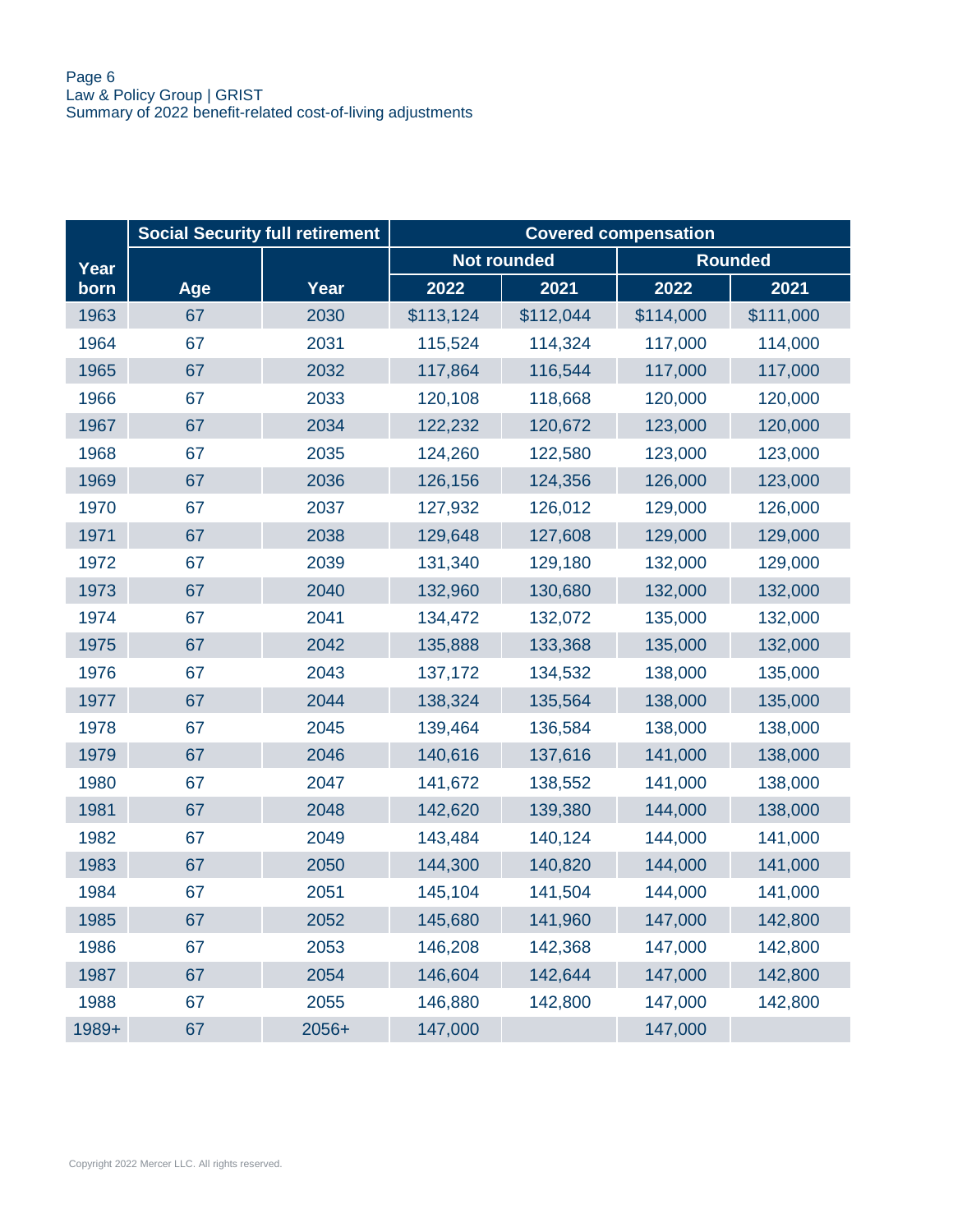#### <span id="page-6-0"></span>**PBGC premiums, guaranteed benefits and maximum present value**

On Oct. 14, 2021, PBGC [announced](https://www.pbgc.gov/prac/prem/premium-rates) inflation-adjusted premium rates and the variable-rate premium cap. Since 2020, all premium amounts — including the per-participant variable-rate premium cap — are indexed annually for wage inflation.

On Oct. 20, 2021, PBGC [announced](http://www.pbgc.gov/wr/benefits/guaranteed-benefits/maximum-guarantee#2022) that the annual maximum guaranteed benefit starting at age 65 for plans terminating in 2022 will rise to \$74,455 from \$72,409 in 2021. This amount is determined using the Social Security "old law" contribution and benefit base (see [Social Security and SSI amounts](#page-18-0)). The maximum guaranteed benefit is adjusted if benefit payments start before (or after) age 65 or are paid in a form other than a single-life annuity. Some of the guaranteed amount may be paid from the plan's assets, and participants may receive more if the plan is better funded or PBGC can recover other amounts from the plan sponsor.

| <b>PBGC amount</b>                                                                         | 2022   | 2021   | 2020   |
|--------------------------------------------------------------------------------------------|--------|--------|--------|
| Flat-rate premium - single-employer plans                                                  | \$88   | \$86   | \$83   |
| Flat-rate premium - multiemployer plans                                                    | 32     | 31     | 30     |
| Variable-rate premium per \$1,000 of unfunded vested benefits                              | 48     | 46     | 45     |
| Per-participant variable-rate premium cap                                                  | 598    | 582    | 561    |
| Annual maximum guaranteed benefit (payable as a single-life<br>annuity starting at age 65) | 74,455 | 72,409 | 69,750 |

On Nov. 22, 2021, PBGC announced the [2022 present values of the PBGC maximum guarantee,](https://www.pbgc.gov/prac/mortality-retirement-and-pv-max-guarantee/present-guarantee) which are used to administer Section 436 restrictions on lump sums and other accelerated payments. At all but the youngest ages, the present values will decrease slightly from 2021 levels, mainly because the August 2021 417(e) lump sum segment rates (0.66%, 2.50% and 3.12%) used to determine the 2022 present values are slightly higher than the August 2020 rates (0.52%, 2.22% and 3.03%) used to determine the 2021 present values.

Plans at least 60% but less than 80% funded may only pay lump sums (or other accelerated distributions) up to the lesser of (i) 50% of the present value of the benefit otherwise payable or (ii) the present value of the participant's PBGC maximum guarantee. Plans subject to the restrictions must use the 2022 table for annuity starting dates in 2022, regardless of the plan year.

The next table shows the present values for 2022 and the two prior years. The [full table](https://www.pbgc.gov/prac/mortality-retirement-and-pv-max-guarantee/present-guarantee) of present values for every year back to 2008 is available on the PBGC website, along with a downloadable [Excel](https://www.pbgc.gov/sites/default/files/2022-pv-max-two-column-format.xlsx) [table.](https://www.pbgc.gov/sites/default/files/2022-pv-max-two-column-format.xlsx)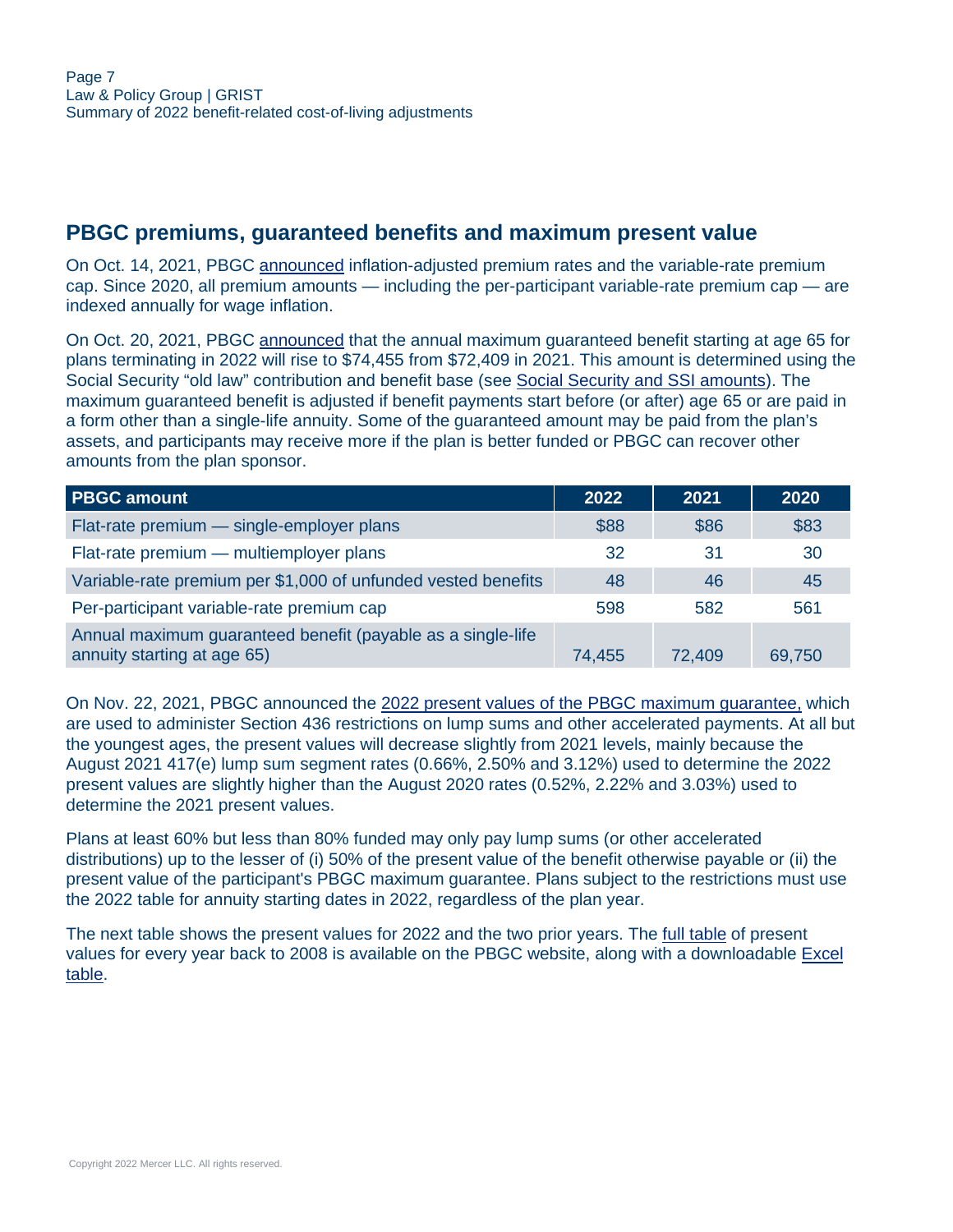|     | <b>Present value of PBGC maximum</b><br>guarantee |                   |           |     |             | <b>Present value of PBGC maximum</b><br>guarantee |           |
|-----|---------------------------------------------------|-------------------|-----------|-----|-------------|---------------------------------------------------|-----------|
| Age | 2022*                                             | 2021 <sup>t</sup> | 2020#     | Age | 2022*       | 2021 <sup>t</sup>                                 | 2020#     |
| 25  | \$310,890                                         | \$312,953         | \$227,914 | 56  | \$863,380   | \$861,626                                         | \$734,107 |
| 26  | 320,653                                           | 322,514           | 236,193   | 57  | 893,271     | 891,196                                           | 763,193   |
| 27  | 330,723                                           | 332,367           | 244,772   | 58  | 924,061     | 921,538                                           | 793,333   |
| 28  | 341,112                                           | 342,523           | 253,664   | 59  | 955,827     | 952,725                                           | 824,609   |
| 29  | 351,830                                           | 352,993           | 262,881   | 60  | 988,660     | 984,837                                           | 857,118   |
| 30  | 362,888                                           | 363,787           | 272,436   | 61  | 1,028,142   | 1,022,944                                         | 893,387   |
| 31  | 374,300                                           | 374,917           | 282,341   | 62  | 1,067,809   | 1,061,192                                         | 930,697   |
| 32  | 386,077                                           | 386,394           | 292,611   | 63  | 1,107,766   | 1,099,682                                         | 969,175   |
| 33  | 398,233                                           | 398,232           | 303,261   | 64  | 1,148,162   | 1,138,552                                         | 1,008,989 |
| 34  | 410,779                                           | 410,441           | 314,304   | 65  | 1,189,022   | 1,177,804                                         | 1,050,190 |
| 35  | 423,729                                           | 423,033           | 325,755   | 66  | 1,270,985   | 1,259,089                                         | 1,124,309 |
| 36  | 437,095                                           | 436,020           | 337,629   | 67  | 1,356,977   | 1,344,382                                         | 1,202,280 |
| 37  | 450,889                                           | 449,412           | 349,940   | 68  | 1,456,589   | 1,443,188                                         | 1,292,654 |
| 38  | 465,126                                           | 463,224           | 362,708   | 69  | 1,567,577   | 1,553,281                                         | 1,393,511 |
| 39  | 479,822                                           | 477,469           | 375,947   | 70  | 1,687,681   | 1,672,416                                         | 1,502,901 |
| 40  | 494,990                                           | 492,162           | 389,678   | 71  | 1,898,943   | 1,881,892                                         | 1,694,086 |
| 41  | 510,650                                           | 507,320           | 403,921   | 72  | 2,089,626   | 2,070,996                                         | 1,867,664 |
| 42  | 526,816                                           | 522,957           | 418,694   | 73  | 2,259,633   | 2,239,596                                         | 2,023,451 |
| 43  | 543,510                                           | 539,093           | 434,021   | 74  | 2,408,927   | 2,387,670                                         | 2,161,349 |
| 44  | 560,750                                           | 555,748           | 449,927   | 75  | 2,537,641   | 2,515,318                                         | 2,281,345 |
| 45  | 578,561                                           | 572,942           | 466,437   | 76  | 2,965,213   | 2,939,144                                         | 2,671,083 |
| 46  | 601,805                                           | 597,048           | 487,603   | 77  | 3,343,502   | 3,314,077                                         | 3,017,919 |
| 47  | 625,517                                           | 621,531           | 509,324   | 78  | 3,673,339   | 3,640,928                                         | 3,322,352 |
| 48  | 649,714                                           | 646,402           | 531,619   | 79  | 3,955,911   | 3,920,868                                         | 3,585,157 |
| 49  | 674,411                                           | 671,676           | 554,512   | 80  | 4, 192, 727 | 4,155,461                                         | 3,807,542 |
| 50  | 699,628                                           | 697,369           | 578,029   | 81  | 5,221,335   | 5,174,996                                         | 4,751,490 |
| 51  | 725,389                                           | 723,498           | 602,197   | 82  | 6,113,857   | 6,059,695                                         | 5,575,176 |
| 52  | 751,707                                           | 750,075           | 627,041   | 83  | 6,877,479   | 6,816,572                                         | 6,284,334 |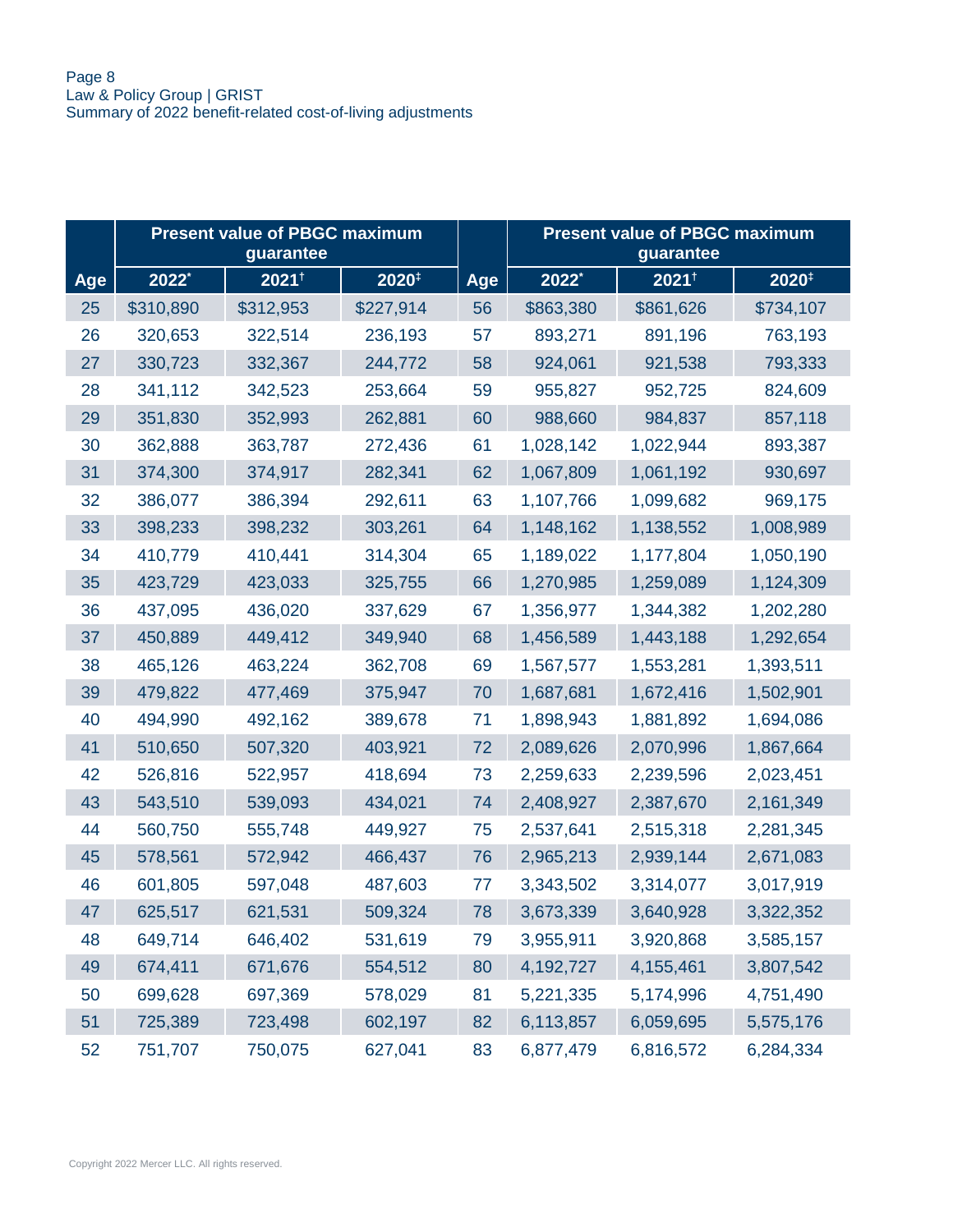|     | <b>Present value of PBGC maximum</b><br>guarantee |           |           |     |             | <b>Present value of PBGC maximum</b> |                   |
|-----|---------------------------------------------------|-----------|-----------|-----|-------------|--------------------------------------|-------------------|
| Age | $2022^*$                                          | $2021^+$  | 2020#     | Age | 2022*       | $2021^+$                             | $2020^{\ddagger}$ |
| 53  | \$778,622                                         | \$777,134 | \$652,603 | 84  | \$7,517,070 | \$7,450,520                          | \$6,882,581       |
| 54  | 806,166                                           | 804,708   | 678,925   | 85  | 8,042,600   | 7,971,207                            | 7,378,136         |
| 55  | 834,382                                           | 832,835   | 706,056   |     |             |                                      |                   |

\* Present value determined using August 2021 lump sum segment rates of 0.66%, 2.50% and 3.12%.

† Present value determined using August 2020 lump sum segment rates of 0.52%, 2.22% and 3.03%.

‡ Present value determined using August 2019 lump sum segment rates of 2.09%, 3.00% and 3.61%.

#### <span id="page-8-0"></span>**Saver's credit**

[Notice 2021-61](https://www.irs.gov/pub/irs-drop/n-21-61.pdf) provides adjusted gross income (AGI) levels at which a "saver's credit" is available for employee contributions to a qualified retirement plan or IRA. All AGI levels rose due to the 3.1% increase in the average chained CPI for the 12 months ending Aug. 31, 2021.

| Saver's credit AGI limits (IRC § 25B)                                                       | 2022     | 2021     | 2020     |  |  |  |  |
|---------------------------------------------------------------------------------------------|----------|----------|----------|--|--|--|--|
| 50% saver's credit if AGI is no more than specified amount                                  |          |          |          |  |  |  |  |
| Married filing jointly                                                                      | \$41,000 | \$39,500 | \$39,000 |  |  |  |  |
| Head of household                                                                           | 30,750   | 29,625   | 29,250   |  |  |  |  |
| Other filing status                                                                         | 20,500   | 19,750   | 19,500   |  |  |  |  |
| 20% saver's credit if AGI exceeds limit for 50% credit but is no more than specified amount |          |          |          |  |  |  |  |
| Married filing jointly                                                                      | 44,000   | 43,000   | 42,500   |  |  |  |  |
| <b>Head of household</b>                                                                    | 33,000   | 32,250   | 31,875   |  |  |  |  |
| Other filing status                                                                         | 22,000   | 21,500   | 21,250   |  |  |  |  |
| 10% saver's credit if AGI exceeds limit for 20% credit but is no more than specified amount |          |          |          |  |  |  |  |
| <b>Married filing jointly</b>                                                               | 68,000   | 66,000   | 65,000   |  |  |  |  |
| Head of household                                                                           | 51,000   | 49,500   | 48,750   |  |  |  |  |
| Other filing status                                                                         | 34,000   | 33,000   | 32,500   |  |  |  |  |

#### <span id="page-8-1"></span>**Traditional and Roth IRA limits**

Maximum 2022 deductions for traditional IRA contributions remain unchanged after rounding. AGI phase-out thresholds for Roth IRA contributions and a qualified plan participant's deductible traditional IRA contributions will increase in 2022 due to the 3.1% increase in the average chained CPI for the 12 months ending Aug. 31, 2021. The catch-up contribution limit and AGI thresholds for married taxpayers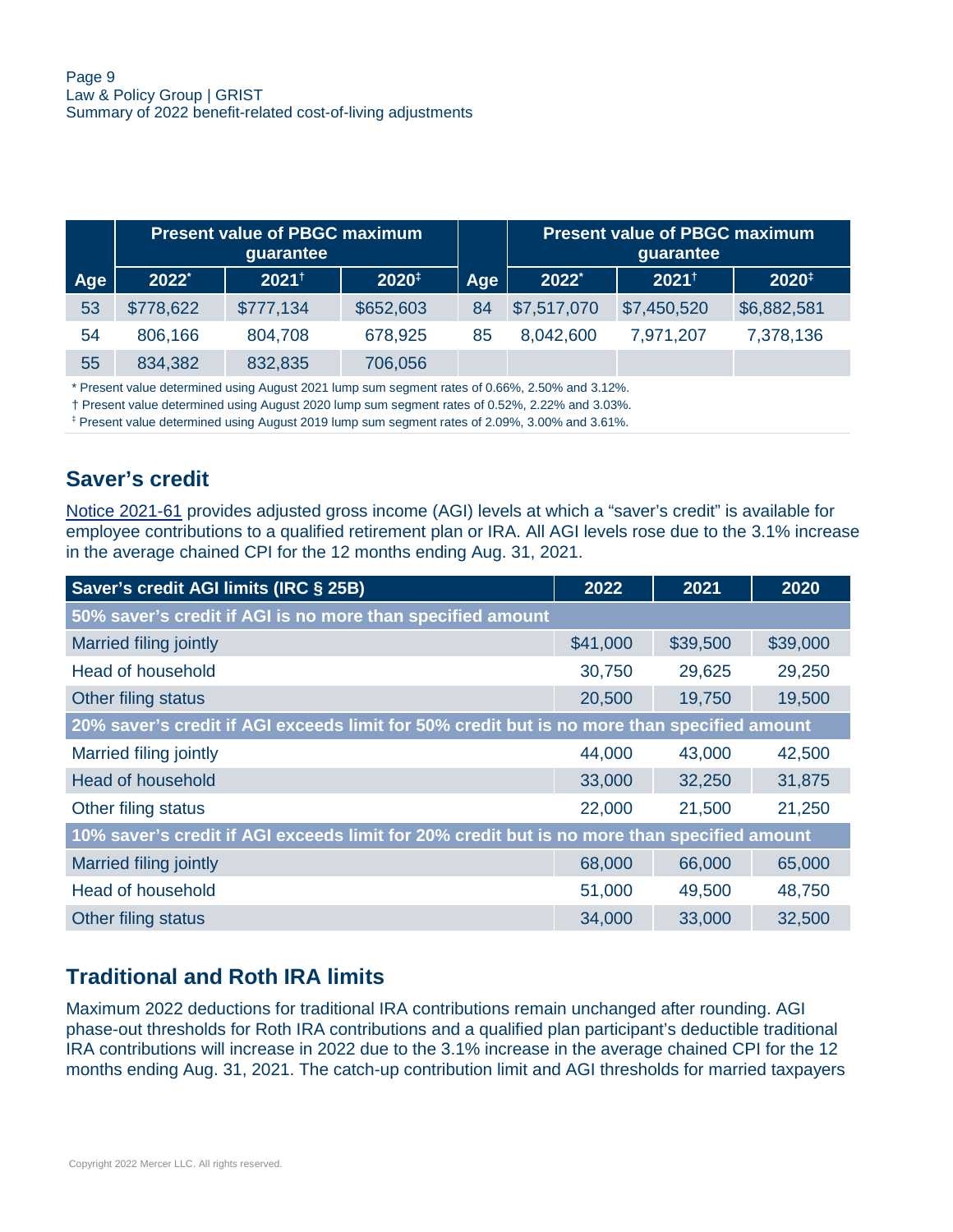filing separately aren't adjusted for cost-of-living changes. The next table summarizes the 2022 IRA limits [announced](https://www.irs.gov/pub/irs-drop/n-21-61.pdf) by IRS, along with the limits for the previous two years.

| <b>Traditional and Roth IRA limits</b>                                                                            | 2022    | 2021    | 2020    |  |  |  |
|-------------------------------------------------------------------------------------------------------------------|---------|---------|---------|--|--|--|
| Traditional IRA deduction limits (IRC $\S$ § 219(b)(5) and 219(g)(3)(B))                                          |         |         |         |  |  |  |
| IRA maximum deductible amount                                                                                     | \$6,000 | \$6,000 | \$6,000 |  |  |  |
| IRA catch-up contribution limit*                                                                                  | 1,000   | 1,000   | 1,000   |  |  |  |
| Modified AGI threshold for determining deductible IRA<br>contributions for active participants in qualified plans |         |         |         |  |  |  |
| Married filing jointly or qualifying widow(er)                                                                    | 109,000 | 105,000 | 104,000 |  |  |  |
| Married filing separately*                                                                                        | 0       | 0       | O       |  |  |  |
| Single or head of household                                                                                       | 68,000  | 66,000  | 65,000  |  |  |  |
| Spouse (but not taxpayer making IRA contribution) is<br>active participant                                        | 204,000 | 198,000 | 196,000 |  |  |  |
| Roth IRA contribution limits (IRC § 408A(c)(3)(C)(ii))                                                            |         |         |         |  |  |  |
| AGI for determining maximum Roth IRA contribution                                                                 |         |         |         |  |  |  |
| Married filing jointly or qualifying widow(er)                                                                    | 204,000 | 198,000 | 196,000 |  |  |  |
| Married filing separately*                                                                                        | 0       | 0       | O       |  |  |  |
| Other filing status                                                                                               | 129,000 | 125,000 | 124,000 |  |  |  |

\* Limit is not adjusted for cost-of-living changes.

# <span id="page-9-0"></span>**Health and fringe benefit limits**

Every fall, IRS updates the annual Code limits for certain health and fringe benefits, including health flexible spending arrangements (FSAs), qualified small-employer health reimbursement arrangements (QSEHRAs), qualified long-term care (LTC) policies and [qualified transportation fringe benefits and](#page-10-0) [adoption assistance programs.](#page-10-0) COLAs for [health savings accounts \(HSAs\), high-deductible health plans](#page-11-0) [\(HDHPs\)](#page-11-0) and [excepted-benefit HRAs](#page-9-1) are set earlier in the year. Adjusted limits also apply to certain Affordable Care Act (ACA) cost-sharing features of [nongrandfathered group health plans](#page-11-1), [employer](#page-12-0) [shared-responsibility \(play-or-pay\) assessments](#page-12-0) and individual eligibility for [premium tax credits](#page-13-0).

#### <span id="page-9-1"></span>**Health FSA, excepted-benefit HRA, QSEHRA and LTC limits**

IRS [Rev. Proc. 2021-45](https://www.irs.gov/pub/irs-drop/rp-21-45.pdf) gives the 2022 limits for salary-reduction contributions to health FSAs; QSEHRAs; and qualified LTC policies, transportation fringe benefits and adoption assistance programs. The limits reflect the increase in the average chained CPI for the 12 months ending Aug. 31, 2021, except for the qualified LTC premium and per diem limits, which reflect the adjustment in only the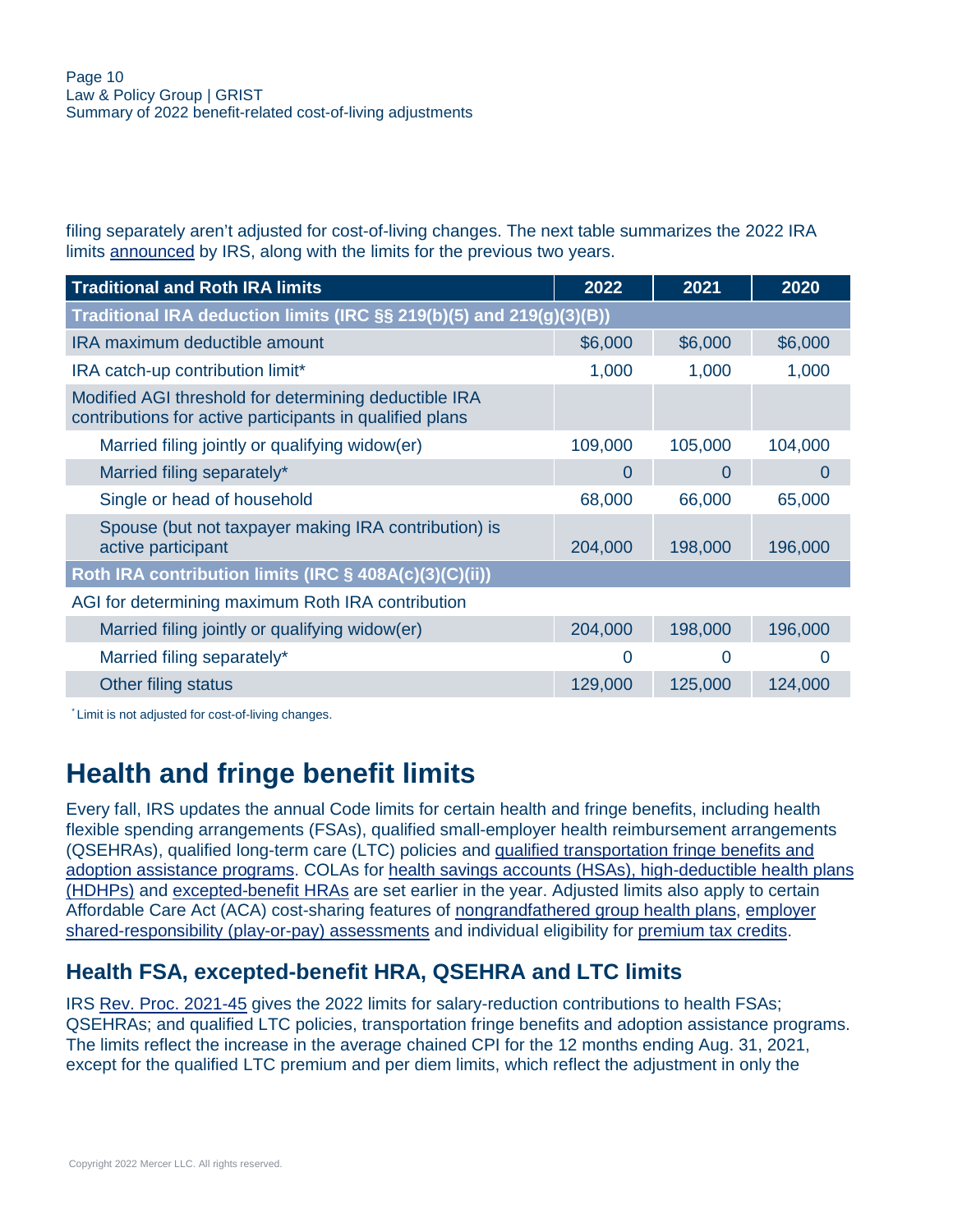medical care component. After applying the Code's rounding rules, almost all limits have increased from 2021 except qualified LTC policy limits, which stayed the same or decreased slightly due to the small decrease in the medical care component of CPI from 2020 to 2021.

On May 10, 2021, IRS announced in [Rev. Proc. 2021-25](https://www.irs.gov/pub/irs-drop/rp-21-25.pdf) the 2022 maximum employer contribution for excepted-benefit HRAs. The limit reflects the increase in the average chained CPI for the 12 months ending March 31, 2021. After applying the Code's rounding rule, the limit has not changed.

| Health FSA, excepted-benefit HRA, QSEHRA and LTC limits           | 2022    | 2021       | 2020       |
|-------------------------------------------------------------------|---------|------------|------------|
| Health FSA limit (IRC § 125(i))                                   |         |            |            |
| Maximum salary reduction contribution                             | \$2,850 | \$2,750    | \$2,750    |
| Maximum carryover                                                 | 570     | Unlimited* | Unlimited* |
| Excepted-benefit HRA limit (26 CFR § 54.9831-1(c)(3)(viii)(B)(1)) |         |            |            |
| Maximum employer contribution                                     | 1,800   | 1,800      | 1,800      |
| QSEHRA limit (IRC § 9831(d))                                      |         |            |            |
| Maximum annual benefit                                            |         |            |            |
| Self-only coverage                                                | 5,450   | 5,300      | 5,250      |
| <b>Family coverage</b>                                            | 11,050  | 10,700     | 10,600     |
| Qualified LTC policy limits (IRC § 213(d) and 7702B(d)(4))        |         |            |            |
| Premium limits at age:                                            |         |            |            |
| 40 or younger                                                     | 450     | 450        | 430        |
| $41 - 50$                                                         | 850     | 850        | 810        |
| $51 - 60$                                                         | 1,690   | 1,690      | 1,630      |
| $61 - 70$                                                         | 4,510   | 4,520      | 4,350      |
| Older than 70                                                     | 5,640   | 5,640      | 5,430      |
| Per diem limit                                                    | 390     | 400        | 380        |

\* The 2021 Consolidated Appropriations Act permits unlimited carryovers of health FSA balances into the next plan year for plan years ending in 2020 and 2021. The indexed carryover amount is \$550 for both years. Any health FSA balances remaining on the last day of the plan year ending in 2022 will be subject to the indexed \$570 carryover limit.

## <span id="page-10-0"></span>**Qualified transportation fringe benefits and adoption assistance programs**

The next table shows the 2022 adjusted figures for qualified transportation fringe benefits and adoption assistance programs set by [Rev. Proc. 2021-45](https://www.irs.gov/pub/irs-drop/rp-21-45.pdf), along with 2021 and 2020 amounts. The limits reflect the 3.1% increase in the average chained CPI for the 12 months ending Aug. 31, 2021. After applying the Code's rounding rules, all limits have increased since 2021.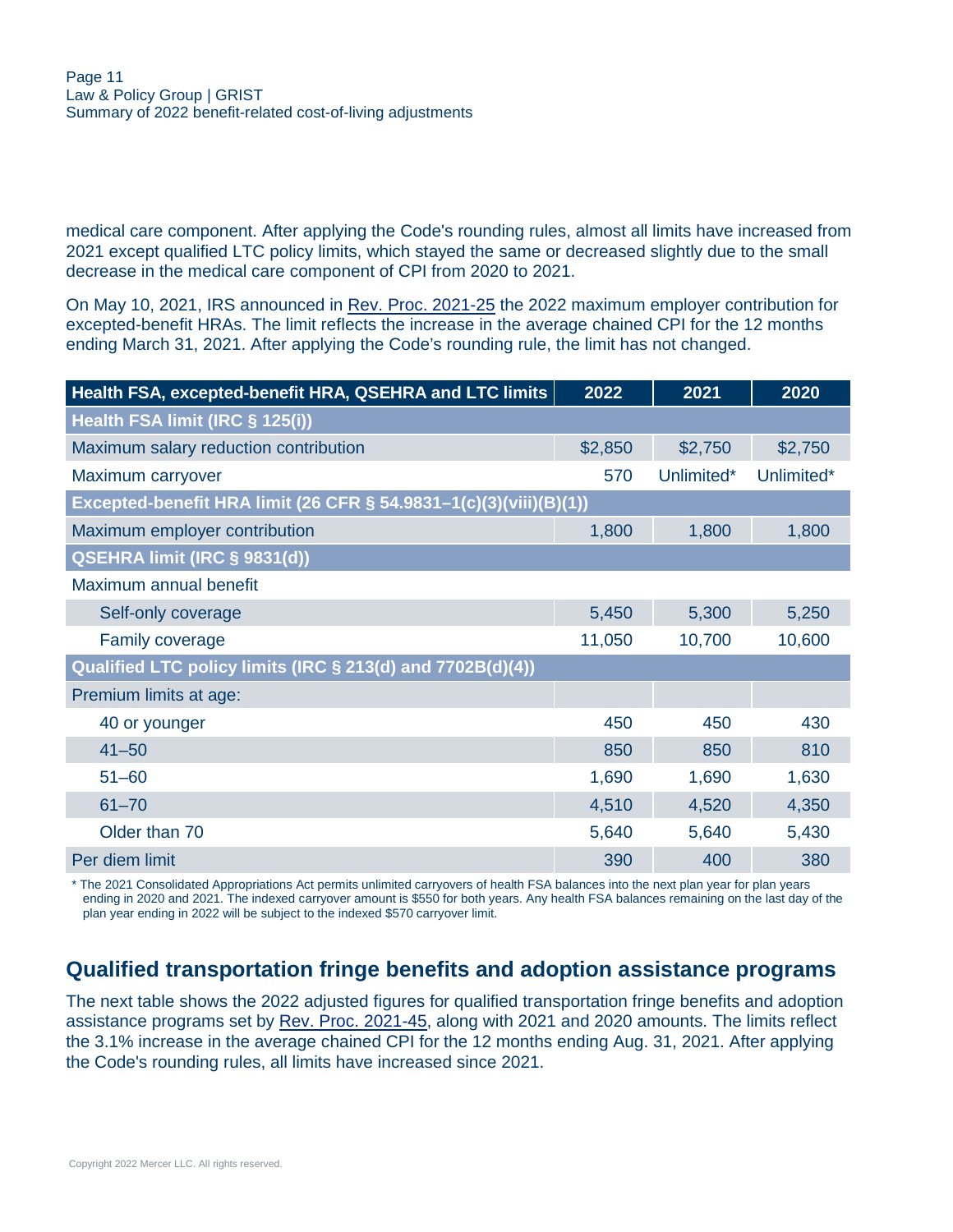| Qualified transportation and adoption assistance limits                     | 2022    | 2021    | 2020    |
|-----------------------------------------------------------------------------|---------|---------|---------|
| Tax-free qualified transportation fringe benefits (IRC § 132(f))            |         |         |         |
| Monthly qualified parking, transit passes or commuter highway<br>vehicle    | \$280   | \$270   | \$270   |
| Qualified adoption assistance programs (IRC § 137)                          |         |         |         |
| Exclusion for child with special needs (regardless of expenses<br>incurred) | 14,890  | 14,440  | 14,300  |
| Aggregate dollar limit for all tax years (child without special<br>needs)   | 14,890  | 14,440  | 14,300  |
| Phaseout begins at modified AGI of                                          | 223,410 | 216,660 | 214,520 |
| Phaseout completed at modified AGI of                                       | 263,410 | 256,660 | 254,520 |

## <span id="page-11-0"></span>**HSA and HDHP limits**

On May 10, 2021, IRS announced in [Rev. Proc. 2021-25](https://www.irs.gov/pub/irs-drop/rp-21-25.pdf) the 2022 inflation-adjusted amounts for HSA contributions, HDHP deductibles and HDHP in-network out-of-pocket (OOP) maximums. The limits reflect the 0.8% increase in the average chained CPI for the 12 months ending March 31, 2021. In 2022, tax-deductible/tax-free HSA contribution limits and HDHP in-network OOP maximums have increased for self-only and family coverage levels, while HDHP minimum annual deductibles are unchanged for the third straight year. The HSA catch-up contribution limit is set by statute and hasn't changed since 2009. The 2022 HDHP OOP maximums are lower than the corresponding [ACA limits for nongrandfathered](#page-12-1) [group health plans](#page-12-1). The next table shows the IRS limits for 2022 and the past two years.

| 2022    | 2021    | 2020    |
|---------|---------|---------|
|         |         |         |
| \$3,650 | \$3,600 | \$3,550 |
| 1,400   | 1,400   | 1,400   |
| 7,050   | 7,000   | 6,900   |
|         |         |         |
| 7,300   | 7,200   | 7,100   |
| 2,800   | 2,800   | 2,800   |
| 14,100  | 14,000  | 13,800  |
| 1,000   | 1,000   | 1,000   |
|         |         |         |

<span id="page-11-1"></span>\*Limit is set by statute and is not indexed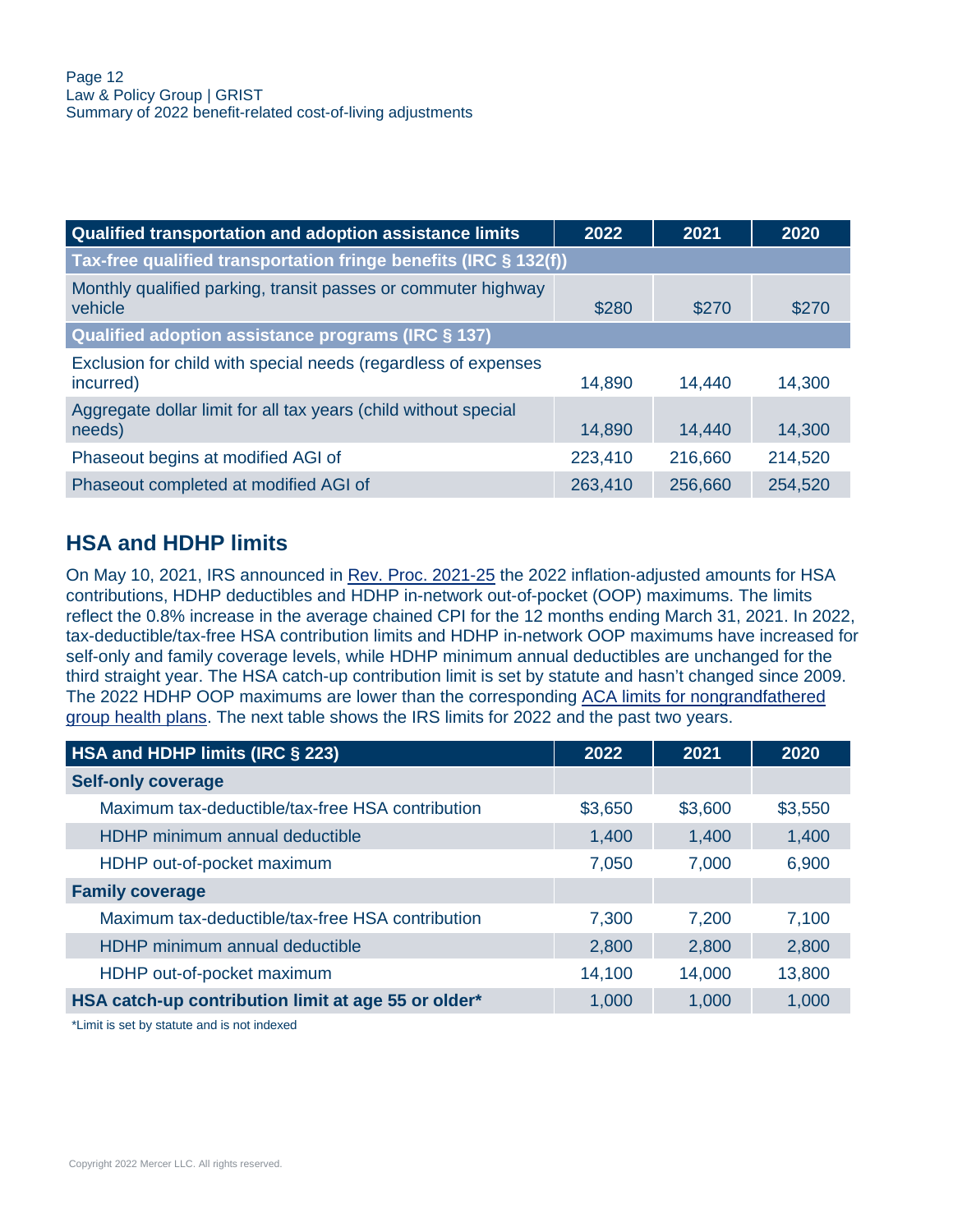## <span id="page-12-1"></span>**ACA nongrandfathered group health plan out-of-pocket maximum**

The ACA limits annual OOP costs for essential health benefits under nongrandfathered group health plans (unless they provide only excepted benefits, such as limited-scope dental or vision coverage). Unlike the CPI-based adjustments to HDHP OOP maximums, annual adjustments to the ACA OOP limits for benefit years 2015–2019 as well as 2022 and beyond reflect increases in the US average per-person employer-sponsored health insurance premium since 2013. (For benefit years 2020 and 2021, the annual adjustments also reflected increases in individual-market health insurance premiums.)

Nongrandfathered group health plans — including large-group and self-funded ones — with an annual OOP limit for family coverage exceeding the permitted self-only OOP limit must "embed" individual OOP limits at or below the ACA limit for self-only coverage.

The table below shows the 2020–2022 OOP limits on essential health benefits published in the annually updated HHS Notice of Benefit and Payment Parameters. The OOP maximums apply on a plan-year basis, so the 2022 limit will apply on the first day of the plan year starting in 2022.

| ACA nongrandfathered group health plan out-of-pocket<br>maximums           | 2022    | 2021    | 2020    |
|----------------------------------------------------------------------------|---------|---------|---------|
| Self-only coverage (and embedded individual maximum in<br>family coverage) | \$8,700 | \$8,550 | \$8,150 |
| <b>Family coverage</b>                                                     | 17.400  | 17.100  | 16,300  |

#### <span id="page-12-0"></span>**ACA employer shared-responsibility (play-or-pay) assessments**

Under ACA's employer play-or-pay requirement, employers can face one of two IRS assessments. The Section 4980H(a) assessment applies to employers that don't offer coverage to nearly all (95%) ACA full-time employees and their dependents. The Section 4980H(b) assessment applies to employers sponsoring coverage that either (i) isn't offered to some ACA full-time employees or (ii) is offered but doesn't meet ACA's affordability or minimum-value standards. While the 4980H(a) assessment is calculated using an employer's total number of ACA full-time employees, the 4980H(b) assessment applies per ACA full-time employee who receives subsidized coverage from a public exchange.

An IRS FAQ ([Q&A-55\)](https://www.irs.gov/affordable-care-act/employers/questions-and-answers-on-employer-shared-responsibility-provisions-under-the-affordable-care-act#Calculation) provides adjusted dollar amounts used to calculate employer play-or-pay assessments. The next table shows the annual employer play-or-pay shared-responsibility assessments for 2020 through 2022, though the assessments are incurred and calculated monthly.

| <b>ACA employer play-or-pay assessments (IRC § 4980H)</b>           |       | $\vert$ 2022* $\vert$ 2021 $\vert$ 2020 |       |
|---------------------------------------------------------------------|-------|-----------------------------------------|-------|
| Not offering coverage (4980H(a))                                    |       | $$2,750$ $$2,700$ $$2,570$              |       |
| Offering coverage lacking minimum value or affordability (4980H(b)) | 4.120 | 4.060                                   | 3.860 |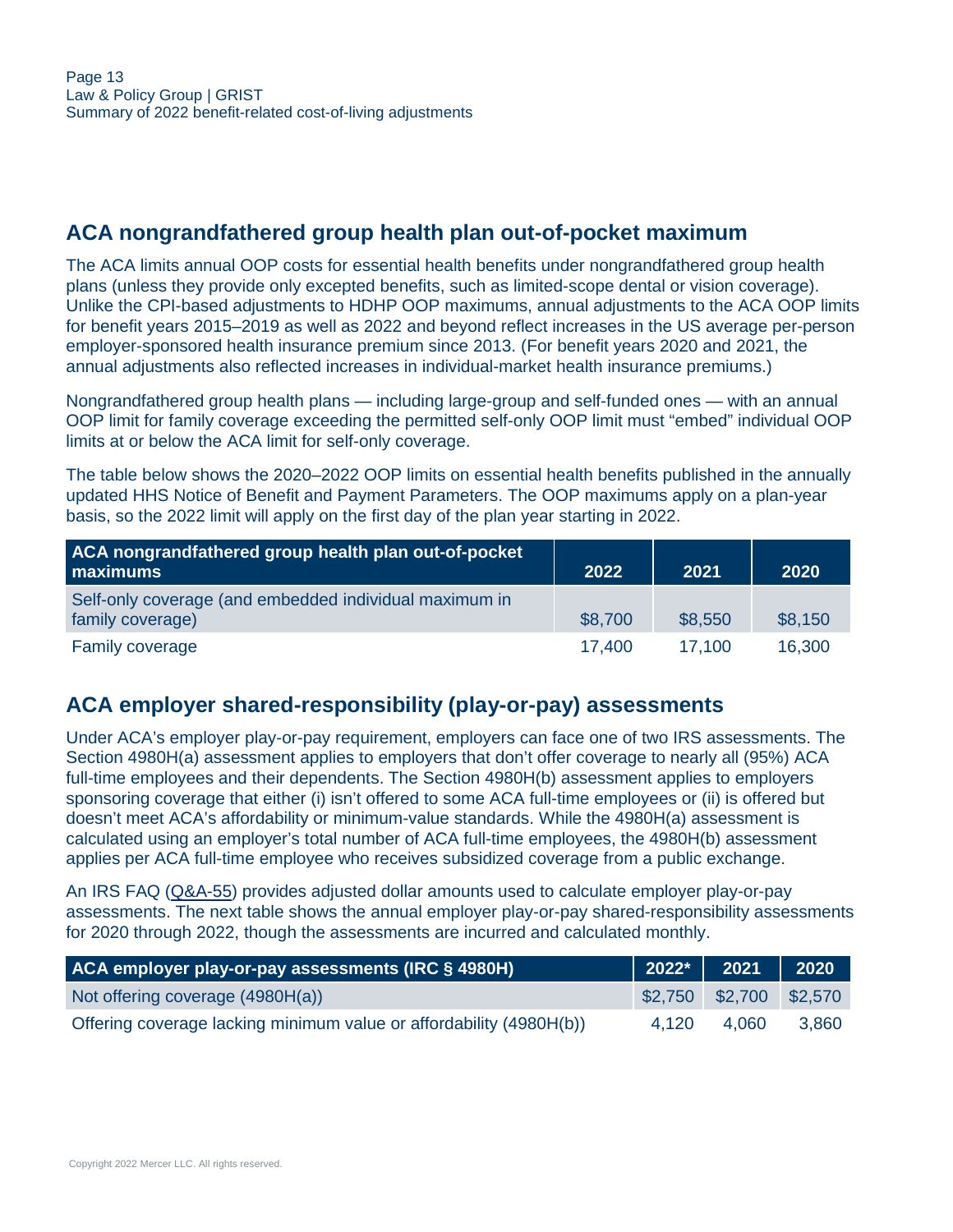#### <span id="page-13-0"></span>**ACA premium tax credit eligibility and play-or-pay affordability percentages**

Employers that don't offer affordable, minimum-value health coverage to ACA full-time employees and their children risk play-or-pay assessments if any employee receives a premium tax credit or costsharing subsidy for public exchange health coverage. Affordability depends on how much an employee must pay as a percentage of household income for self-only coverage under the lowest-cost employer option with minimum value. Initially set at 9.5% of household income for 2014, this limit is annually indexed to reflect premium growth relative to incomes over the past year.

Before 2020, this adjustment reflected the ratio of the premium growth rate for only employer-sponsored health coverage to the national income growth rate in the previous year. For calendar years 2020 and 2021, the method of calculating the "premium adjustment percentage" changed to capture premium increases for both individual-market policies and employer-sponsored health coverage. For calendar years 2022 and beyond, the [calculation](https://www.federalregister.gov/documents/2021/05/05/2021-09102/patient-protection-and-affordable-care-act-hhs-notice-of-benefit-and-payment-parameters-for-2022-and) reverts to the pre-2020 method.

The 2022 affordability limit is 9.61%, down from 9.83% in 2021 ([Rev. Proc. 2021-36\)](https://www.irs.gov/irb/2021-35_IRB#REV-PROC-2021-36). The table below shows the 2020–2022 limits, which determine an employee's premium tax credit eligibility. The same limits apply to employees' spouses and dependents, though affordability is tied to employee-only rates.

| ACA premium tax credit eligibility and play-or-pay<br>affordability percentages for employer coverage | 2022  | 2021  | 2020  |
|-------------------------------------------------------------------------------------------------------|-------|-------|-------|
| Top % of income for lowest-cost self-only coverage with<br>minimum value                              | 9.61% | 9.83% | 9.78% |

While not offering affordable coverage creates the risk of play-or-pay assessments, most employers don't know employees' household incomes. As a result, a safe harbor definition of affordability for assessment purposes limits the employee cost for self-only, minimum-value employer coverage to 9.5% (in 2014) of one of three monthly amounts: W-2 wages, rate of pay or the federal poverty line (FPL) for a single person in the mainland US (48 contiguous states and Washington, DC). This percentage is indexed using the same ACA formula as the household income percentage ([Notice 2015-87](https://www.irs.gov/pub/irs-drop/n-15-87.pdf), [Q&A-12](https://www.irs.gov/pub/irs-drop/n-15-87.pdf#page=18)).

For employers using the FPL safe harbor, the next table shows the maximum required employee contribution that satisfies the safe harbor in the 48 contiguous states and Washington, DC. Note that the amounts in the table apply on a plan-year, not calendar-year, basis. Noncalendar-year plans will continue to use the 2021 level of \$105.51/month to determine FPL affordability until their 2022 plan year starts.

| ACA affordable monthly employee contribution limit for play-or-<br>pay FPL safe harbor (48 contiguous states and Washington, DC) | 2022                            | 2021   | 2020   |
|----------------------------------------------------------------------------------------------------------------------------------|---------------------------------|--------|--------|
| Calendar-year plans                                                                                                              | $$103.15^*$ $$104.53$ $$101.79$ |        |        |
| Noncalendar-year plans                                                                                                           | 108.83                          | 105.51 | 103.99 |

\* This is the first decrease in the FPL safe-harbor dollar amount for calendar-year plans. As a result, employers that use this safe harbor to set the employee contribution need to reduce the amount for the lowest-cost, self-only option for the 2022 plan year. Employers with noncalendaryear plans will not face the same issue, as the FPL safe-harbor dollar amount for those plans increased from 2021 to 2022.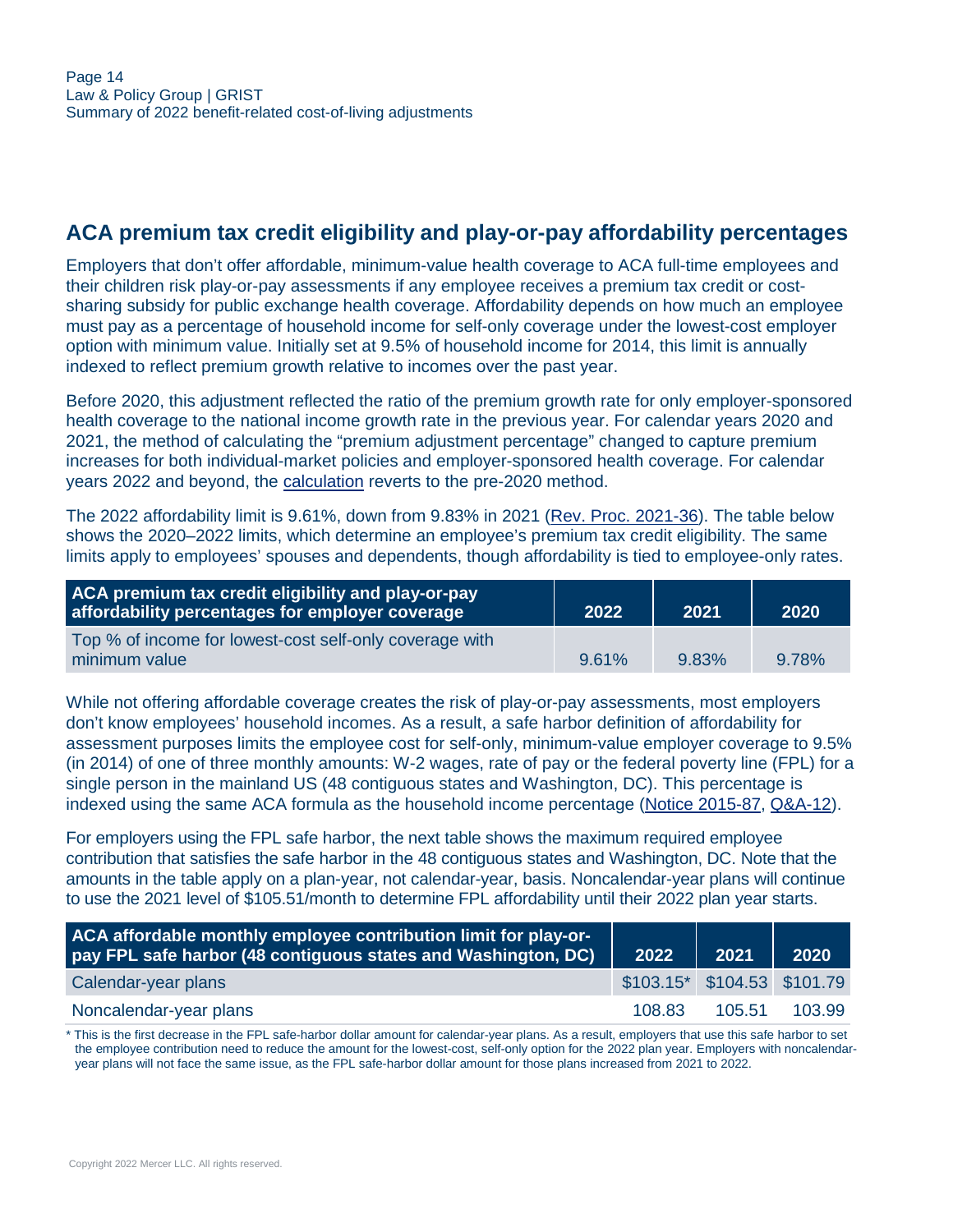# <span id="page-14-0"></span>**Medicare premiums, coinsurance, deductibles and Rx subsidy**

On Nov. 12, 2021, CMS [released](https://www.cms.gov/newsroom/fact-sheets/2022-medicare-parts-b-premiums-and-deductibles2022-medicare-part-d-income-related-monthly-adjustment) the 2022 beneficiary premiums, deductibles and other cost-sharing amounts for Medicare Parts A and B. [Part A](#page-14-1) monthly premiums will increase by nearly 6%, while annual deductible and coinsurance amounts will increase approximately 5%. The 2022 [Part B](#page-15-0) annual deductible, standard monthly premium and income-adjusted monthly premiums paid by many individuals will rise. The 2022 [Part D](#page-16-0) standard monthly premium, income-based premium adjustments and cost sharing increase slightly.

#### <span id="page-14-1"></span>**Part A — Hospital insurance**

Medicare Part A beneficiaries are subject to a deductible for inpatient hospital stays. If hospitalized more than 60 days, beneficiaries also must pay daily coinsurance, which varies by the length of the stay. Beneficiaries who receive services in a skilled nursing facility are subject to separate daily coinsurance.

Although most individuals qualify for premium-free Part A coverage, those who don't have enough quarters of Medicare [covered employment](http://www.ssa.gov/retire2/credits1.htm) must pay monthly premiums. The Part A premium depends on how many covered quarters a beneficiary has and whether Medicare enrollment is due to age (such as seniors age 65 and older) or disability. The next table shows the Part A deductibles, coinsurance amounts and premiums for 2020–2022. (For more details on how these amounts are calculated, see the CMS notices on the [Part A premium](https://www.federalregister.gov/documents/2021/11/17/2021-25052/medicare-program-cy-2022-part-a-premiums-for-the-uninsured-aged-and-for-certain-disabled-individuals) and [Part A deductible and coinsurance.](https://www.federalregister.gov/documents/2021/11/17/2021-25051/medicare-program-cy-2022-inpatient-hospital-deductible-and-hospital-and-extended-care-services))

| <b>Part A - Hospital insurance</b>                                                                                           | 2022       | 2021       | 2020       |
|------------------------------------------------------------------------------------------------------------------------------|------------|------------|------------|
| Hospital inpatient deductible                                                                                                | \$1,556.00 | \$1,484.00 | \$1,408.00 |
| Hospital daily coinsurance                                                                                                   |            |            |            |
| Days 61-90                                                                                                                   | 389.00     | 371.00     | 352.00     |
| Lifetime reserve days                                                                                                        | 778.00     | 742.00     | 704.00     |
| Skilled nursing facility daily coinsurance                                                                                   | 194.50     | 185.50     | 176.00     |
| Monthly premium                                                                                                              |            |            |            |
| Seniors and certain people with disabilities under age 65<br>with fewer than 30 quarters of coverage                         | 499.00     | 471.00     | 458.00     |
| Seniors with 30-39 quarters of coverage and certain<br>people with disabilities who have at least 30 quarters of<br>coverage | 274.00     | 259.00     | 252.00     |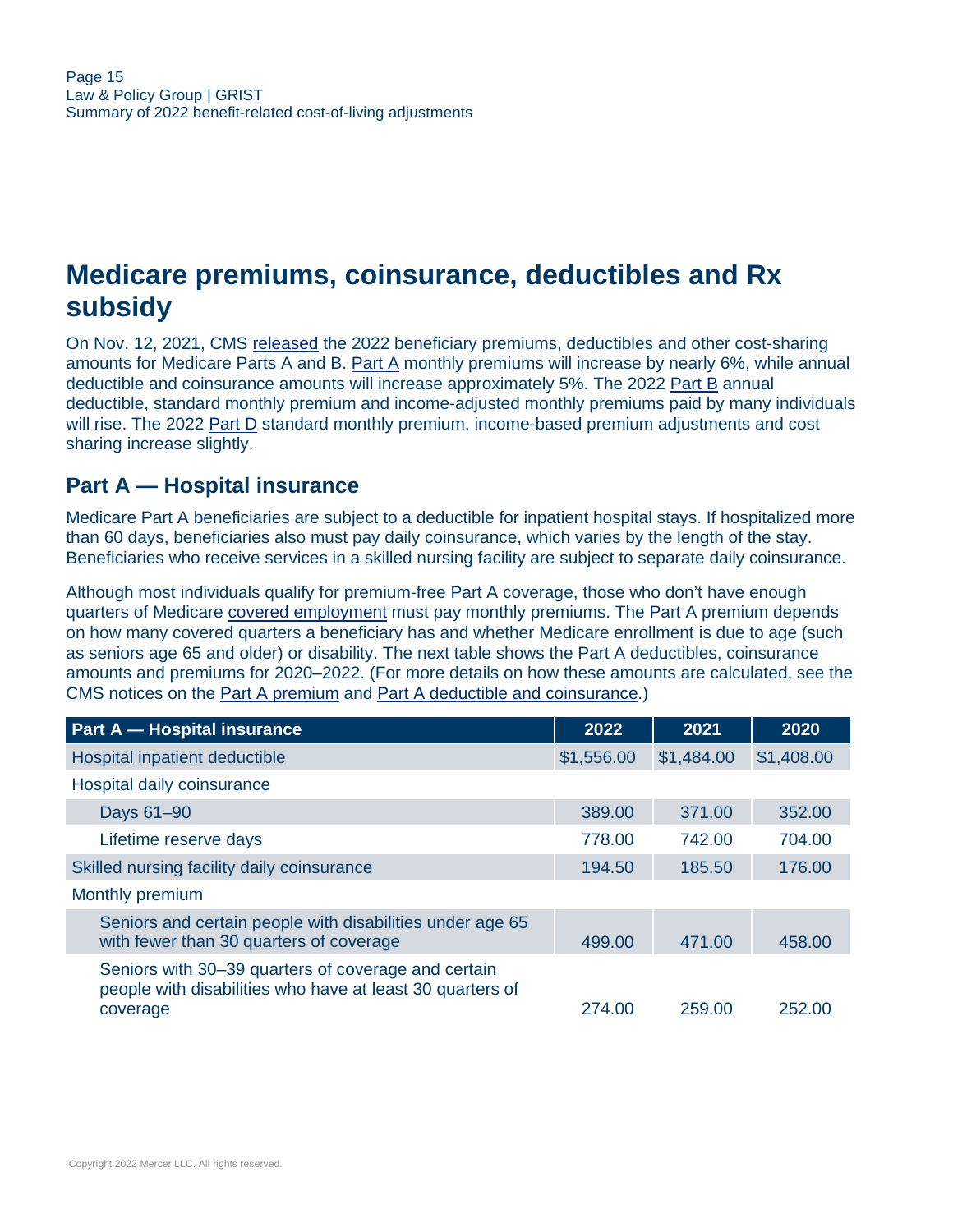## <span id="page-15-0"></span>**Part B — Medical insurance**

Medicare beneficiaries with Part B coverage pay monthly premiums and an annual deductible. People in higher-income brackets pay higher premiums on a graduated scale that increases with annual income. An annually updated CMS notice on [Part B premiums and deductibles](https://www.federalregister.gov/documents/2021/11/17/2021-25050/medicare-program-medicare-part-b-monthly-actuarial-rates-premium-rates-and-annual-deductible) gives details on how these amounts are calculated.

This table shows the Part B annual deductible and standard monthly premium for 2020–2022.

| <b>Part B - Medical insurance</b> | 2022     | 2021     | 2020     |
|-----------------------------------|----------|----------|----------|
| Annual deductible                 | \$233.00 | \$203.00 | \$198,00 |
| Standard monthly premium          | 170.10   | 148.50   | 144.60   |

The next table lists the Part B monthly premiums for 2020–2022, including the income-adjusted premiums for higher-income beneficiaries. The AGI thresholds for most Part B income-related monthly adjustment amounts started increasing with inflation in 2020 (the top bracket will be adjusted for inflation starting in 2028).

| Part B - Medical insurance monthly premiums |                           |                        |                           |                        |                           |
|---------------------------------------------|---------------------------|------------------------|---------------------------|------------------------|---------------------------|
| 2022                                        |                           | 2021                   |                           | 2020                   |                           |
| <b>Annual income</b>                        | <b>Monthly</b><br>premium | <b>Annual income</b>   | <b>Monthly</b><br>premium | <b>Annual income</b>   | <b>Monthly</b><br>premium |
| <b>Single</b>                               |                           |                        |                           |                        |                           |
| $$0 - $91,000^*$                            | \$170.10                  | $$0 - $88,000*$        | \$148.50                  | $$0 - $87,000^*$       | \$144.60                  |
| $91,001 - 114,000$                          | 238.10                    | $88,001 - 111,000$     | 207.90                    | $87,001 - 109,000$     | 202.40                    |
| 114,001 - 142,000                           | 340.20                    | $111,001 - 138,000$    | 297.00                    | $109,001 - 136,000$    | 289.20                    |
| $142,001 - 170,000$                         | 442.30                    | $138,001 - 165,000$    | 386.10                    | $136,001 - 163,000$    | 376.00                    |
| $170,001 - 499,999$                         | 544.30                    | $165,001 - 499,999$    | 475.20                    | $163,001 - 499,999$    | 462.70                    |
| 500,000 or more                             | 578.30                    | 500,000 or more        | 504.90                    | 500,000 or more        | 460.50                    |
| <b>Married filing jointly</b>               |                           |                        |                           |                        |                           |
| $0 - 182,000^*$                             | 170.10                    | 176,000*<br>$0 -$      | 144.60                    | 174,000*<br>$0 -$      | 144.60                    |
| $182,001 -$<br>228,000                      | 238.10                    | $176,001 -$<br>222,000 | 202.40                    | $174,001 -$<br>218,000 | 202.40                    |
| $228,001 -$<br>284,000                      | 340.20                    | $222,001 -$<br>276,000 | 289.20                    | $218,001 -$<br>272,000 | 289.20                    |
| $284,001 -$<br>340,000                      | 442.30                    | $276,001 -$<br>330,000 | 376.00                    | $272,001 -$<br>326,000 | 376.00                    |
| $340,001 - 749,999$                         | 544.30                    | $330,001 - 749,999$    | 462.70                    | $326,001 -$<br>749,999 | 462.70                    |
| 750,000 or more                             | 578.30                    | 750,000 or more        | 504.90                    | 750,000 or more        | 460.50                    |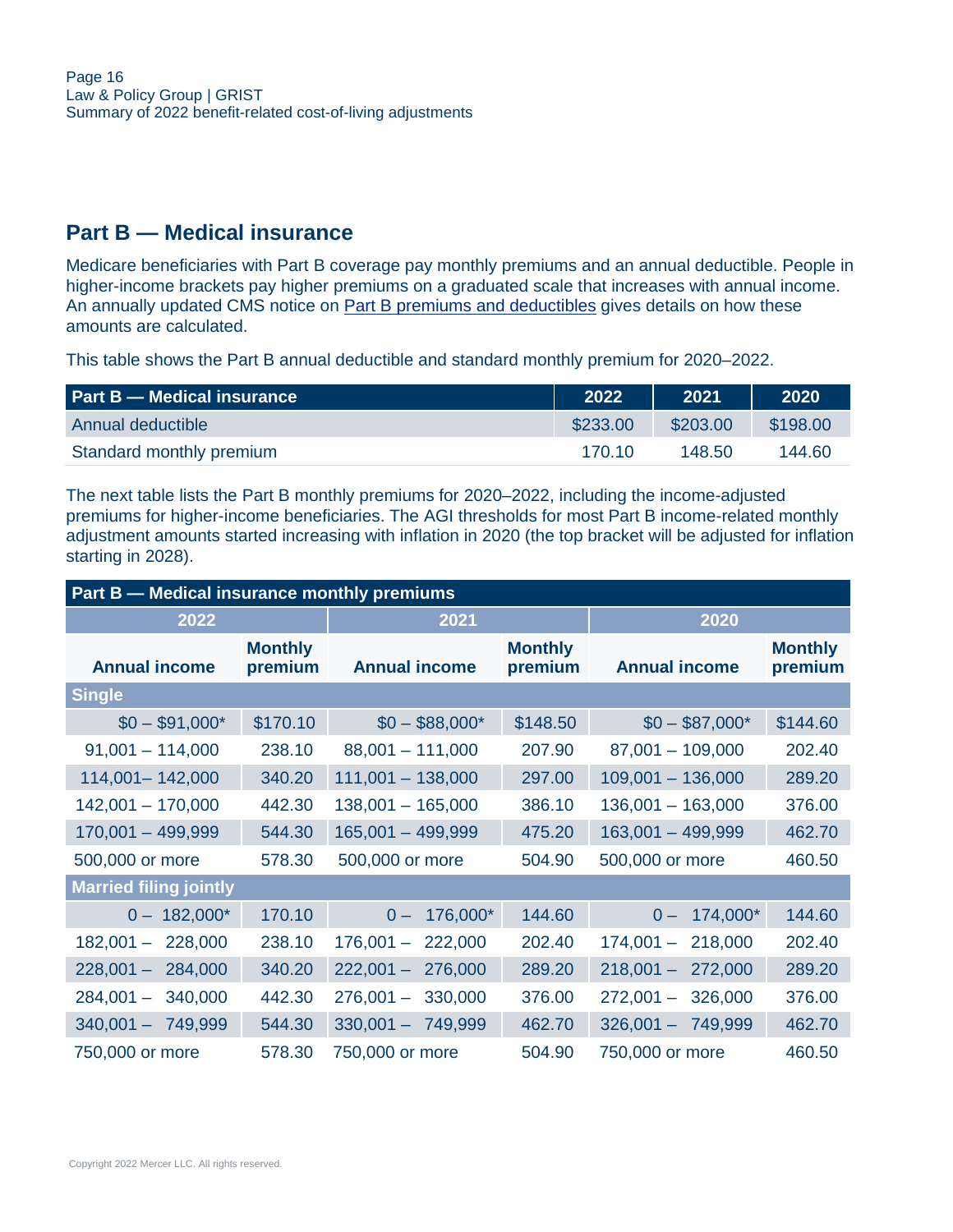| <b>Part B – Medical insurance monthly premiums</b> |                           |                      |                           |                      |                           |
|----------------------------------------------------|---------------------------|----------------------|---------------------------|----------------------|---------------------------|
| 2022                                               |                           | 2021                 |                           | 2020                 |                           |
| <b>Annual income</b>                               | <b>Monthly</b><br>premium | <b>Annual income</b> | <b>Monthly</b><br>premium | <b>Annual income</b> | <b>Monthly</b><br>premium |
| <b>Married filing separately</b>                   |                           |                      |                           |                      |                           |
| $$0 - $91,000^*$                                   | \$170.10                  | $$0 - $88,000^*$     | \$148.50                  | $$0 - $87,000^*$     | \$144.60                  |
| 408,999<br>$91,001 -$                              | 544.30                    | $88,001 - 411,999$   | 475.20                    | $87,001 - 412,999$   | 462.70                    |
| 409,000 or more                                    | 578.30                    | 412,000 or more      | 491.60                    | 413,000 or more      | 504.90                    |

\* Income bracket for most beneficiaries.

#### <span id="page-16-0"></span>**Part D — Outpatient prescription drug coverage**

Medicare Part D's outpatient prescription drug coverage requires enrollees to pay premiums, deductibles and copayments, which are indexed each year to reflect changes in Medicare beneficiaries' average total drug expenses. Annual indexing also applies to the retiree drug subsidy (RDS), which reimburses a portion of retiree drug plan sponsors' expenses for individuals who are eligible for but not enrolled in a Part D plan. Rather than continue in the RDS program, many employers have turned to employer group waiver plans (EGWPs) for greater cost savings due to ACA provisions. The next table summarizes 2020–2022 Part D standard [benefits,](https://www.cms.gov/files/document/2022-announcement.pdf) [RDS benefits](https://www.rds.cms.hhs.gov/?q=regulations-guidance/cost-threshold-and-cost-limit-plan-year) and the monthly Part D base premium.

| <b>Part D benefits and RDS amounts</b>                                                                                     | 2022      | 2021     | 2020     |
|----------------------------------------------------------------------------------------------------------------------------|-----------|----------|----------|
| <b>Standard Part D benefit</b>                                                                                             |           |          |          |
| <b>Deductible</b>                                                                                                          | \$480.00  | \$445.00 | \$435.00 |
| Initial coverage limit                                                                                                     | 4,430.00  | 4,130.00 | 4,020.00 |
| Out-of-pocket threshold                                                                                                    | 7,050.00  | 6,550.00 | 6,350.00 |
| Total covered Part D drug out-of-pocket threshold: out-of-<br>pocket threshold + 75% (initial coverage limit – deductible) | 10,012.50 | 9,313.75 | 9,038.75 |
| Minimum cost-sharing for catastrophic coverage                                                                             |           |          |          |
| Generic/preferred                                                                                                          | 3.95      | 3.70     | 3.60     |
| Other                                                                                                                      | 9.85      | 9.20     | 8.95     |
| <b>Retiree drug subsidy (RDS)</b>                                                                                          |           |          |          |
| Cost threshold (Part D deductible)                                                                                         | 480.00    | 445.00   | 435.00   |
| <b>Cost limit</b>                                                                                                          | 9,850.00  | 9,200.00 | 8,950.00 |
| Maximum subsidy per retiree: $28\% \times$ (cost limit – cost threshold)                                                   | 2,623.60  | 2,451.40 | 2,384.20 |
| <b>Monthly Part D premium</b>                                                                                              |           |          |          |
| Base beneficiary premium (national average Part D premium)                                                                 | 33.37     | 33.06    | 32.74    |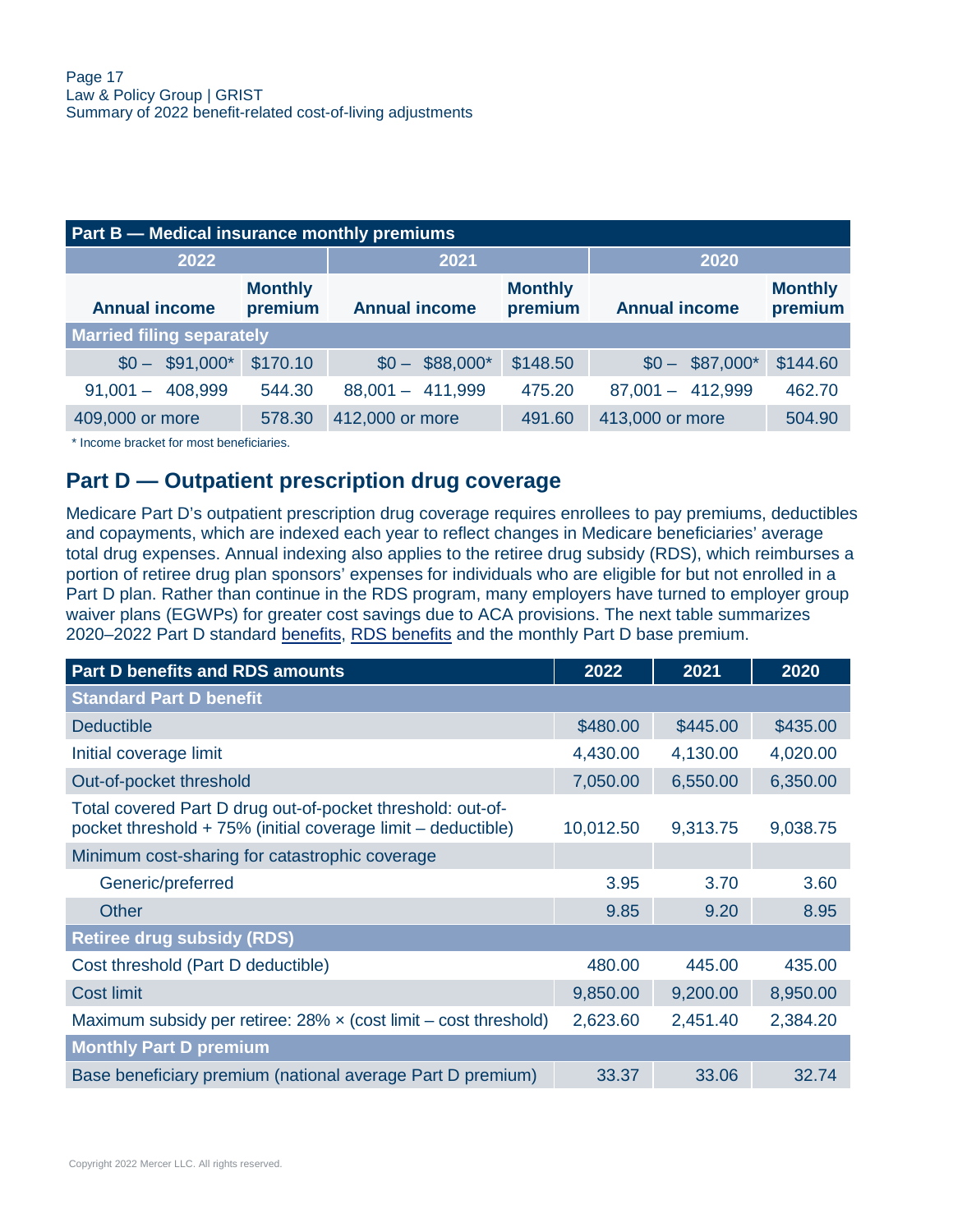As required by the ACA, the Part D program charges higher premiums to higher-income enrollees. The usual monthly premium is paid to the plan; the added amount (or "adjustment") for higher-income beneficiaries is deducted from an enrollee's Social Security benefits and paid to Medicare. The next table summarizes 2020–2022 monthly Part D [premium adjustments](https://www.cms.gov/files/document/july-29-2021-parts-c-d-announcement.pdf) for different annual income tiers. The [AGI thresholds](https://www.cms.gov/newsroom/fact-sheets/2022-medicare-parts-b-premiums-and-deductibles2022-medicare-part-d-income-related-monthly-adjustment) for most Part D income-related monthly adjustments started increasing with inflation in 2020 (the top bracket will be adjusted for inflation starting in 2028).

| Part D income-related monthly adjustment amounts |                                        |                      |                                        |                      |                                        |  |  |  |  |
|--------------------------------------------------|----------------------------------------|----------------------|----------------------------------------|----------------------|----------------------------------------|--|--|--|--|
| 2022                                             |                                        | 2021                 |                                        | 2020                 |                                        |  |  |  |  |
| <b>Annual income</b>                             | <b>Monthly</b><br>adjustment<br>amount | <b>Annual income</b> | <b>Monthly</b><br>adjustment<br>amount | <b>Annual income</b> | <b>Monthly</b><br>adjustment<br>amount |  |  |  |  |
| <b>Single</b>                                    |                                        |                      |                                        |                      |                                        |  |  |  |  |
| $$0 - $91,000*$                                  | \$0.00                                 | $$0 - $88,000*$      | \$0.00                                 | $$0 - $87,000*$      | \$0.00                                 |  |  |  |  |
| $91,001 - 114,000$                               | 12.40                                  | $88,001 - 111,000$   | 12.30                                  | $87,001 - 109,000$   | 12.20                                  |  |  |  |  |
| $114,001 - 142,000$                              | 32.10                                  | $111,001 - 138,000$  | 31.80                                  | $109,001 - 136,000$  | 31.50                                  |  |  |  |  |
| $142,001 - 170,000$                              | 51.70                                  | $138,001 - 165,000$  | 51.20                                  | $136,001 - 163,000$  | 50.70                                  |  |  |  |  |
| $170,001 - 499,999$                              | 71.30                                  | $165,001 - 499,999$  | 70.70                                  | 163,001 - 499,999    | 70.00                                  |  |  |  |  |
| 500,000 or more                                  | 77.90                                  | 500,000 or more      | 76.40                                  | 500,000 or more      | 77.40                                  |  |  |  |  |
| <b>Married filing jointly</b>                    |                                        |                      |                                        |                      |                                        |  |  |  |  |
| $0 - 182,000^*$                                  | 0.00                                   | $0 - 176,000*$       | 0.00                                   | $0 - 174,000^*$      | 0.00                                   |  |  |  |  |
| $182,001 - 228,000$                              | 12.40                                  | $176,001 - 222,000$  | 12.30                                  | $174,001 - 218,000$  | 12.20                                  |  |  |  |  |
| $228,001 - 284,000$                              | 32.10                                  | $222,001 - 276,000$  | 31.80                                  | $218,001 - 272,000$  | 31.50                                  |  |  |  |  |
| $284,001 - 340,000$                              | 51.70                                  | $276,001 - 330,000$  | 51.20                                  | $272,001 - 326,000$  | 50.70                                  |  |  |  |  |
| $340,001 - 749,999$                              | 71.30                                  | $330,001 - 749,999$  | 70.70                                  | $326,001 - 749,999$  | 70.00                                  |  |  |  |  |
| 750,000 or more                                  | 77.90                                  | 750,000 or more      | 76.40                                  | 750,000 or more      | 77.40                                  |  |  |  |  |
| <b>Married filing separately</b>                 |                                        |                      |                                        |                      |                                        |  |  |  |  |
| 91,000*<br>$0 -$                                 | 0.00                                   | 88,000*<br>$0 -$     | 0.00                                   | 87,000*<br>$0 -$     | 0.00                                   |  |  |  |  |
| $91,001 - 408,999$                               | 71.30                                  | $88,001 - 411,999$   | 70.70                                  | $87,001 - 412,999$   | 70.00                                  |  |  |  |  |
| 409,000 or more                                  | 77.90                                  | 412,000 or more      | 77.10                                  | 413,000 or more      | 76.40                                  |  |  |  |  |

\* Income bracket for most beneficiaries.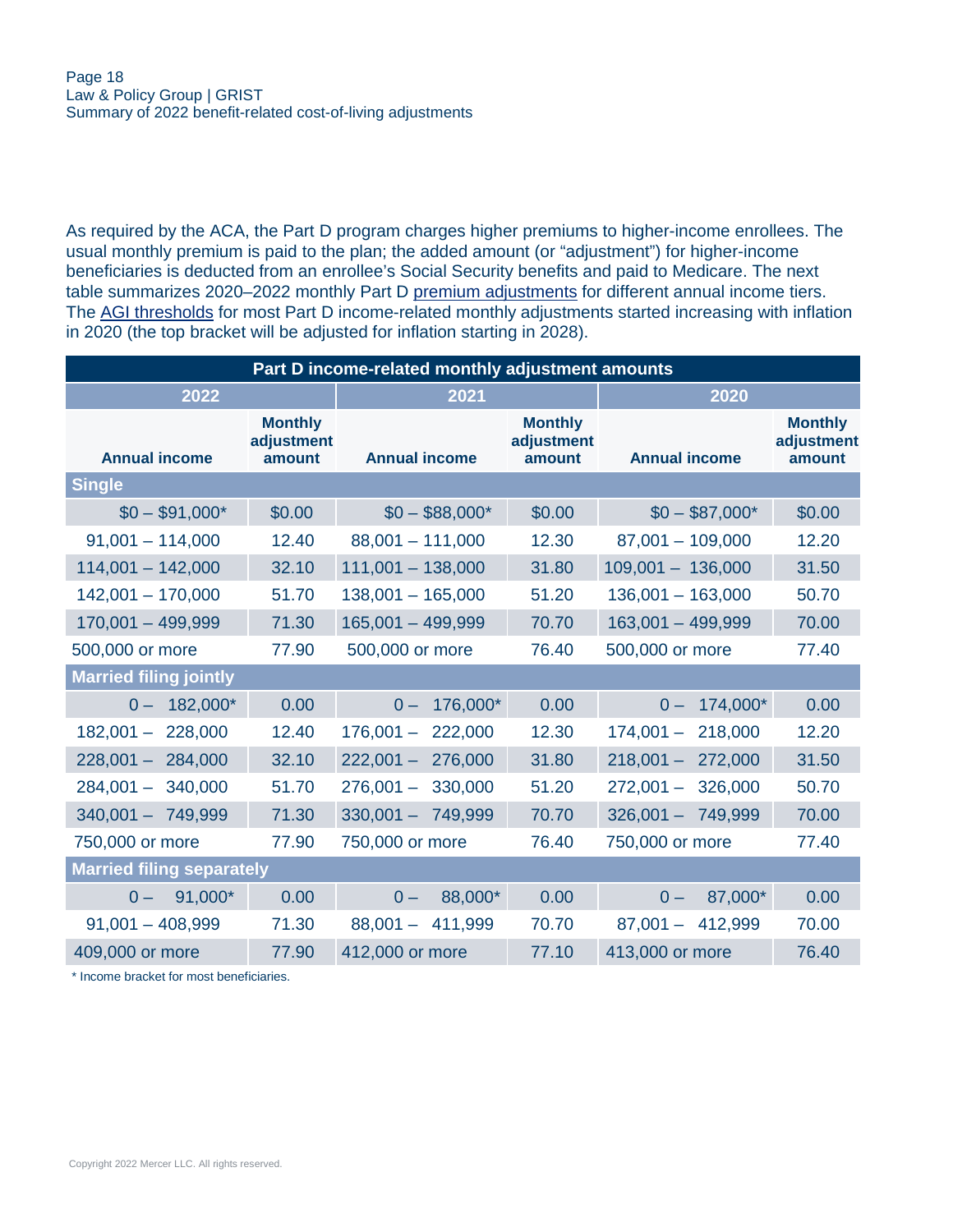# <span id="page-18-0"></span>**Social Security and SSI amounts**

On Oct. 13, 2021, SSA [announced](https://www.ssa.gov/news/press/releases/2021/#10-2021-2) that 2022 benefits will receive a 5.9% cost-of-living increase, reflecting the change in the third-quarter CPI for Urban Wage Earners and Clerical Workers (CPI-W) from 2020 to 2021. Other 2022 Social Security amounts are tied to the 2.8% increase in [average annual](https://www.ssa.gov/OACT/COLA/AWI.html) [wages](https://www.ssa.gov/OACT/COLA/AWI.html) from 2019 to 2020. The next table shows key Social Security values for 2020–2022 from SSA's 2022 [fact sheet](https://www.ssa.gov/news/press/factsheets/colafacts2022.pdf) and [automatic determinations](http://www.socialsecurity.gov/OACT/COLA/autoAdj.html) webpage.

| <b>Social Security and SSI values</b>                                                        | 2022        | 2021        | 2020        |
|----------------------------------------------------------------------------------------------|-------------|-------------|-------------|
| Cost-of-living increase                                                                      | 5.9%        | 1.3%        | 1.6%        |
| Average annual wage (second preceding year)                                                  | \$55,628.60 | \$54,099.99 | \$52,145.80 |
| OASDI contribution and benefit base (wage base)                                              | 147,000     | 142,800     | 137,700     |
| "Old law" contribution and benefit base                                                      | 109,200     | 106,200     | 102,300     |
| Retirement earnings test exempt amount (annual)                                              |             |             |             |
| Under full retirement age (full year)                                                        | 19,560      | 18,960      | 18,240      |
| Year individual reaches full retirement age (period before<br>attaining full retirement age) | 51,960      | 50,520      | 48,600      |
| Wages needed for a quarter of coverage                                                       | 1,510       | 1,470       | 1,410       |
| Disability thresholds (monthly amounts)                                                      |             |             |             |
| Substantial gainful activity - not blind                                                     | 1,350       | 1,310       | 1,260       |
| Substantial gainful activity - blind                                                         | 2,260       | 2,190       | 2,110       |
| <b>Trial work period</b>                                                                     | 970         | 940         | 910         |
| Coverage thresholds for                                                                      |             |             |             |
| Domestic employees                                                                           | 2,400       | 2,300       | 2,200       |
| <b>Election workers</b>                                                                      | 2,000       | 2,000       | 1,900       |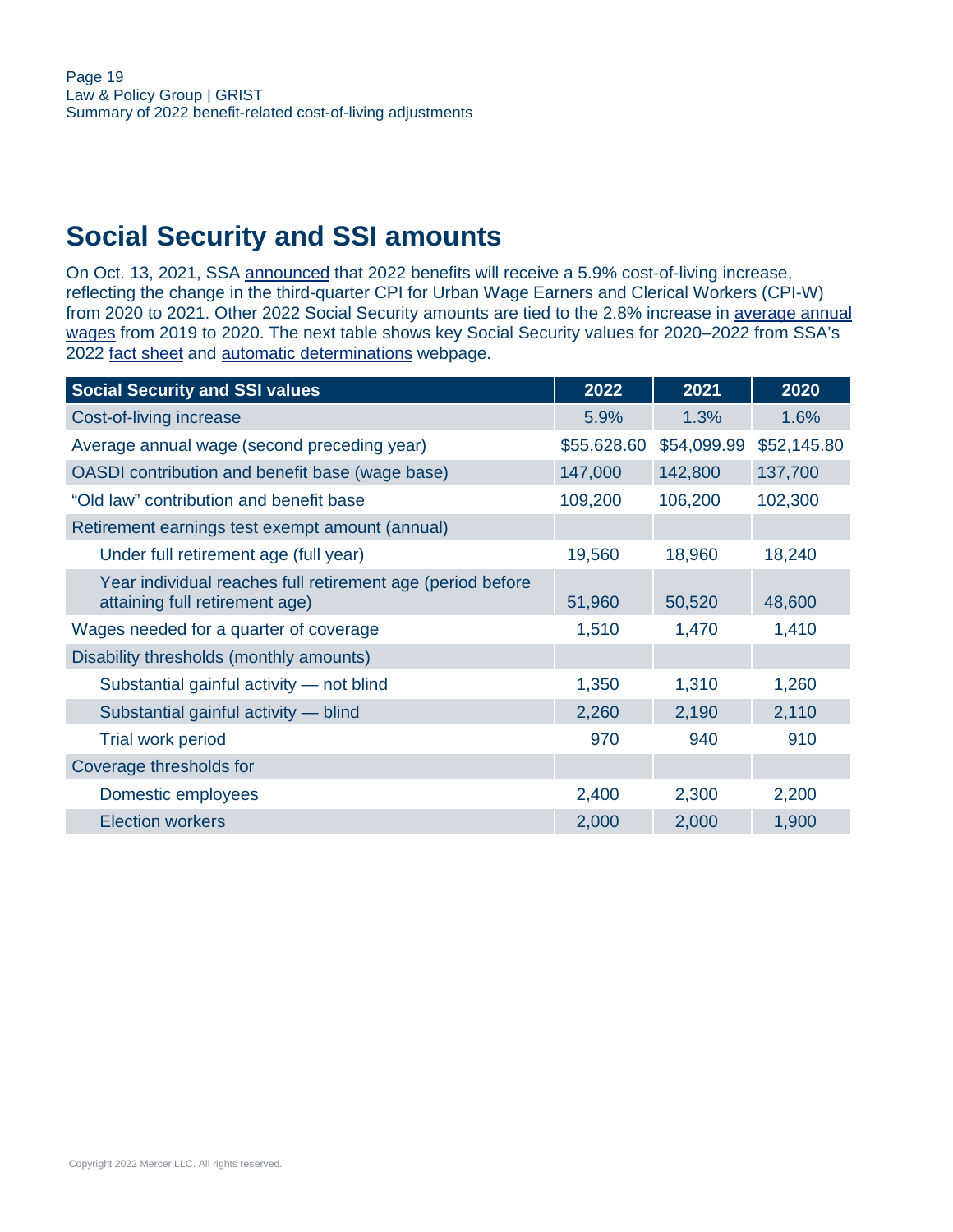| <b>Social Security and SSI values</b>                                           | 2022    | 2021  | 2020  |
|---------------------------------------------------------------------------------|---------|-------|-------|
| Bend-points - PIA formula applied to average indexed<br>monthly earnings (AIME) |         |       |       |
| 90% of AIME up to 32% of AIME over first bend-point                             | \$1,024 | \$996 | \$960 |
| 32% of AIME over first bend-point up to 15% of AIME over<br>second bend-point   | 6,172   | 6,002 | 5,785 |
| Bend-points – maximum family benefit formula applied to<br>worker's PIA         |         |       |       |
| 150% of PIA up to 272% of PIA over first bend-point                             | 1,308   | 1,272 | 1,226 |
| 272% of PIA over first bend-point up to 134% of PIA over<br>second bend-point   | 1,889   | 1,837 | 1,770 |
| 134% of PIA over second bend-point up to 175% of PIA<br>over third bend-point   | 2,463   | 2,395 | 2,309 |
| SSI federal payment standard (monthly amounts)                                  |         |       |       |
| <b>Individual</b>                                                               | 841     | 794   | 783   |
| Couple                                                                          | 1,261   | 1,191 | 1,175 |
| <b>SSI</b> student exclusion limits                                             |         |       |       |
| <b>Monthly limit</b>                                                            | 2,040   | 1,930 | 1,900 |
| <b>Annual limit</b>                                                             | 8,230   | 7,770 | 7,670 |

# <span id="page-19-0"></span>**Related resources**

#### **Non-Mercer resources**

- [Poverty guidelines for 2022](https://aspe.hhs.gov/topics/poverty-economic-mobility/poverty-guidelines) (HHS, Jan. 18, 2022)
- [CC RI 22-01](http://www.hacienda.gobierno.pr/publicaciones/carta-circular-de-rentas-internas-num-22-01-cc-ri-22-01) (Puerto Rico Treasury, Jan. 14, 2022)
- [Rev. Rul. 2022-2](https://www.irs.gov/pub/irs-drop/rr-22-02.pdf) (IRS, Jan. 5, 2022)
- [Present value of PBGC maximum guarantee tables](https://www.pbgc.gov/prac/mortality-retirement-and-pv-max-guarantee/present-guarantee) and [spreadsheet](https://www.pbgc.gov/sites/default/files/2022-pv-max-two-column-format.xlsx) (PBGC, Nov. 22, 2021)
- [Medicare Part A premiums for 2022](https://www.federalregister.gov/documents/2021/11/17/2021-25052/medicare-program-cy-2022-part-a-premiums-for-the-uninsured-aged-and-for-certain-disabled-individuals) (Federal Register, Nov. 17, 2021)
- [Medicare Part A deductible and hospital and extended care services coinsurance amounts for 2022](https://www.federalregister.gov/documents/2021/11/17/2021-25051/medicare-program-cy-2022-inpatient-hospital-deductible-and-hospital-and-extended-care-services) (Federal Register, Nov. 17, 2021)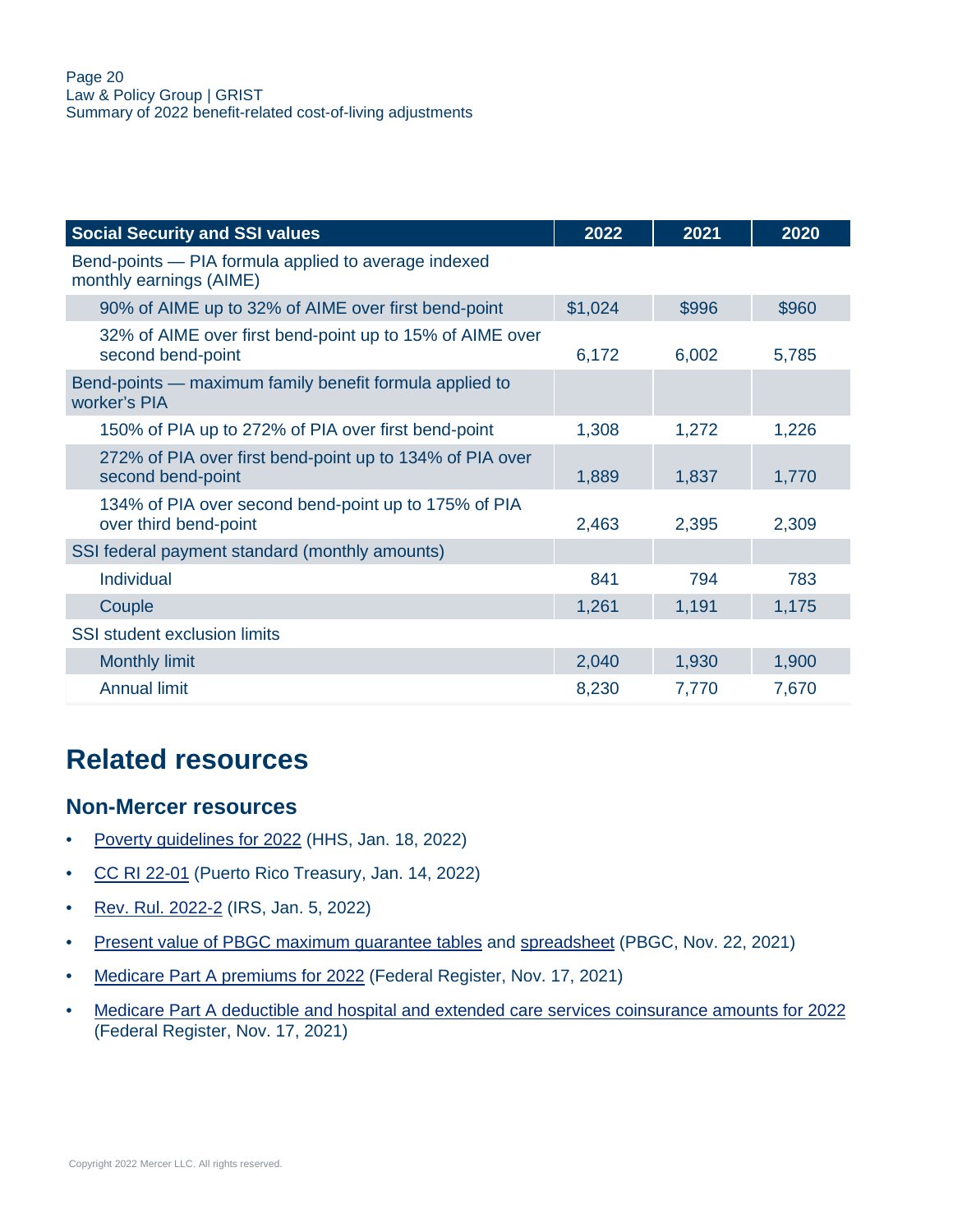- [Medicare Part B monthly actuarial rates, premium rates and annual deductible for 2022](https://www.federalregister.gov/documents/2021/11/17/2021-25050/medicare-program-medicare-part-b-monthly-actuarial-rates-premium-rates-and-annual-deductible) (Federal Register, Nov. 17, 2021)
- [2022 Medicare Parts A & B premiums and deductibles/2022 Medicare Part D income-related monthly](https://www.cms.gov/newsroom/fact-sheets/2022-medicare-parts-b-premiums-and-deductibles2022-medicare-part-d-income-related-monthly-adjustment) [adjustment amounts](https://www.cms.gov/newsroom/fact-sheets/2022-medicare-parts-b-premiums-and-deductibles2022-medicare-part-d-income-related-monthly-adjustment) (CMS, Nov. 12, 2021)
- [Rev. Proc. 2021-45](https://www.irs.gov/pub/irs-drop/rp-21-45.pdf), 2022 limits for health FSAs; QSEHRAs; and qualified LTC policies, transportation fringe benefits and adoption assistance programs (IRS, Nov. 10, 2021)
- [IRS provides tax inflation adjustments for tax year 2022](https://www.irs.gov/newsroom/irs-provides-tax-inflation-adjustments-for-tax-year-2022) (IRS, Nov. 10, 2021)
- [Notice 2021-61](https://www.irs.gov/pub/irs-drop/n-21-61.pdf), 2022 contribution and benefit limits for qualified retirement plans (IRS, Nov. 4, 2021)
- [Maximum monthly guarantees for single-employer plans in 2022 and earlier years](https://www.pbgc.gov/wr/benefits/guaranteed-benefits/maximum-guarantee) (PBGC, Oct. 20, 2021)
- [Premium rates](https://www.pbgc.gov/prac/prem/premium-rates) (PBGC, Oct. 14, 2021)
- [Social Security announces 5.9% benefit increase for 2022](https://www.ssa.gov/news/press/releases/2021/#10-2021-2) (SSA, Oct. 13, 2021)
- [Fact sheet,](https://www.ssa.gov/news/press/factsheets/colafacts2022.pdf) 2022 Social Security changes (SSA, Oct. 13, 2021)
- [Rev. Proc. 2021-36](https://www.irs.gov/irb/2021-35_IRB#REV-PROC-2021-36), Maximum income percentage for ACA affordable coverage (IRS, Aug. 31, 2021)
- [Annual release of Part D national average bid amount and other Part C & D bid information](https://www.cms.gov/files/document/july-29-2021-parts-c-d-announcement.pdf) (CMS, July 29, 2021)
- [Rev. Proc. 2021-25](https://www.irs.gov/pub/irs-drop/rp-21-25.pdf), 2022 HSA, HDHP and employer contribution limit for excepted-benefit HRAs (IRS, May 10, 2021)
- [Final Notice of Benefit and Payment Parameters for 2022, Part 2](https://www.federalregister.gov/documents/2021/05/05/2021-09102/patient-protection-and-affordable-care-act-hhs-notice-of-benefit-and-payment-parameters-for-2022-and) (Federal Register, May 5, 2021)
- [Announcement of calendar-year 2022 Medicare Advantage capitation rates and Part C and Part D](https://www.cms.gov/files/document/2022-announcement.pdf) [payment policies](https://www.cms.gov/files/document/2022-announcement.pdf) (CMS, Jan. 15, 2021)
- [RDS cost threshold and cost limit by plan year](https://www.rds.cms.hhs.gov/?q=regulations-guidance/cost-threshold-and-cost-limit-plan-year) (CMS, Jan. 15, 2021)
- [Covered employment for Social Security credits](http://www.ssa.gov/retire2/credits1.htm) (SSA)
- [National average wage index](https://www.ssa.gov/OACT/COLA/AWI.html) (SSA)
- [Social Security amounts determined by automatic adjustment, 2012-2022](https://www.ssa.gov/OACT/COLA/autoAdj.html) (SSA)
- [Q&A 55 on ACA employer shared-responsibility provisions](https://www.irs.gov/affordable-care-act/employers/questions-and-answers-on-employer-shared-responsibility-provisions-under-the-affordable-care-act#Calculation) (IRS, Aug. 19, 2020)
- [Notice 2015-87](https://www.irs.gov/pub/irs-drop/n-15-87.pdf) (IRS, Dec. 16, 2015)